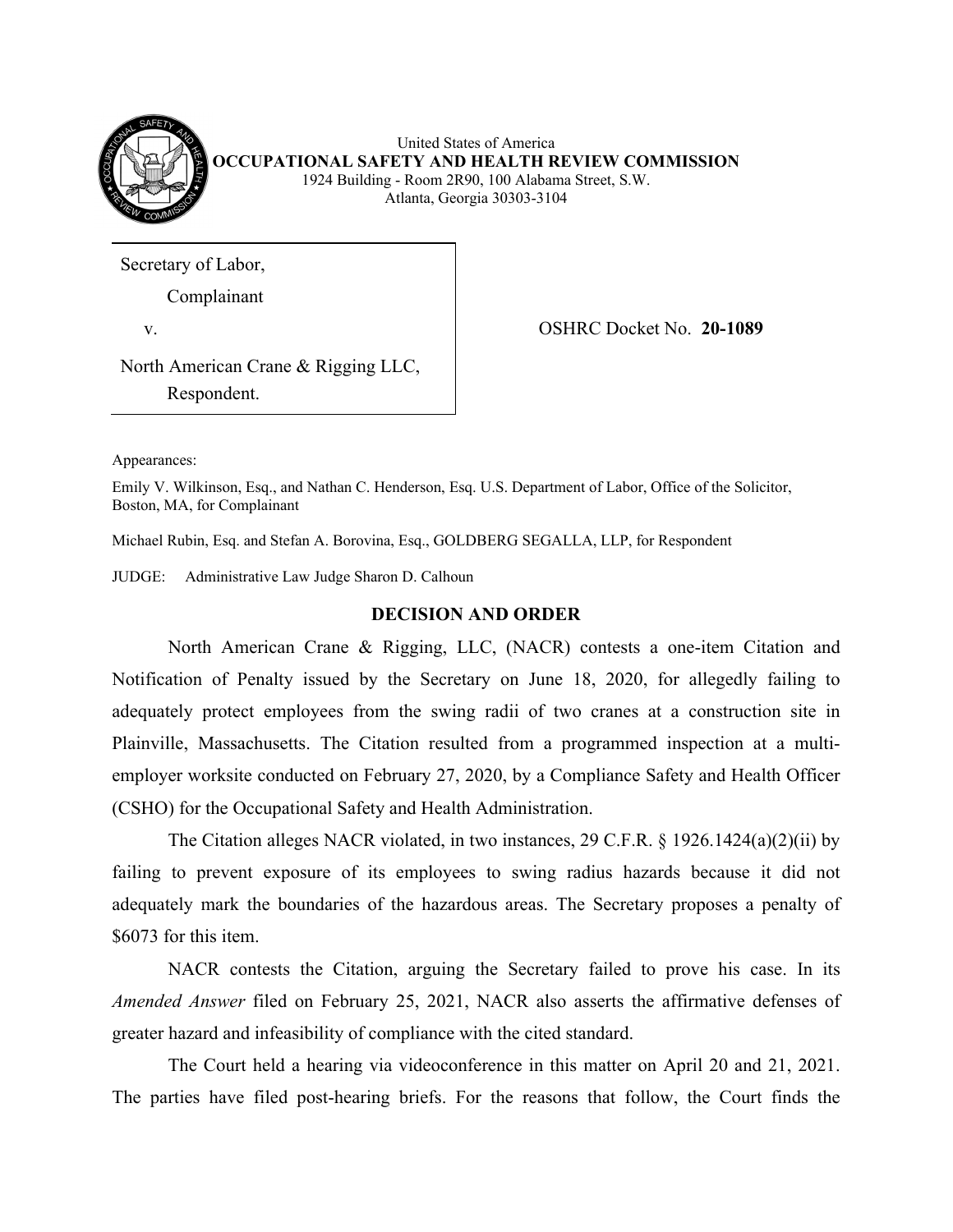Secretary failed to establish a violation of the cited standard for either instance of the Citation. Accordingly, the Court **VACATES** Item 1 of the Citation.

# **JURISDICTION AND COVERAGE**

 NACR timely contested the Citation. The parties agree the Commission has jurisdiction over this action and NACR is a covered employer under the Act (*Complaint, ¶¶* I & III; *Answer,*  ¶¶ I & III; Tr. 15-16). Based on the agreements and the record evidence, the Court finds the Commission has jurisdiction over this proceeding under  $\S$  10(c) of the Occupational and Safety Act of 1970, 29 U.S.C. §§ 651-678 (Act), and NACR is a covered employer under § 3(5) of the Act.

## **STIPULATIONS**

The parties stipulate the following facts:

### **A. General Background**

 1. At all relevant times, and specifically on 02/27/2020, Respondent was a limited liability company registered in Massachusetts, which was engaged in construction-related activities, to include specifically the set-up, operation, and disassembly of cranes in connection with construction projects.

 2. On 02/27/2020, Respondent was engaged in crane disassembly work at the job site located at 5 Commerce Boulevard, Plainville, MA 02762 (the "Job Site").

 3. On 02/27/2020, there were two cranes being operated by Respondent's employees at the Job Site: (1) a Manitowoc M250 crane (the "Lattice Boom Crane"); and (2) a Grove TMS760E crane (the "Assist Crane").

 4. Respondent did not request a variance from the requirements of 29 C.F.R.  $\S$  1926.1424(a)(2)(ii) before beginning work at the Job Site on 02/27/2020.

 5. Before work began at the Job Site on 02/27/2020, Respondent conducted a job hazard analysis for the disassembly of the Lattice Boom Crane.

 6. On 02/27/2020, Respondent's managers and employees present at the Job Site included: Avelino Mendonca (foreman); Gregory Albanese (crane operator); William Murphy (crane operator); Narith Pich (oiler); Kevin Doughty; and Nicholas Amore.

#### **B. The Lattice Boom Crane**

 7. Respondent was disassembling the Lattice Boom Crane at the Job Site on 02/27/2020.

 8. On 02/27/2020, Mr. Albanese worked as the operator of the Lattice Boom Crane.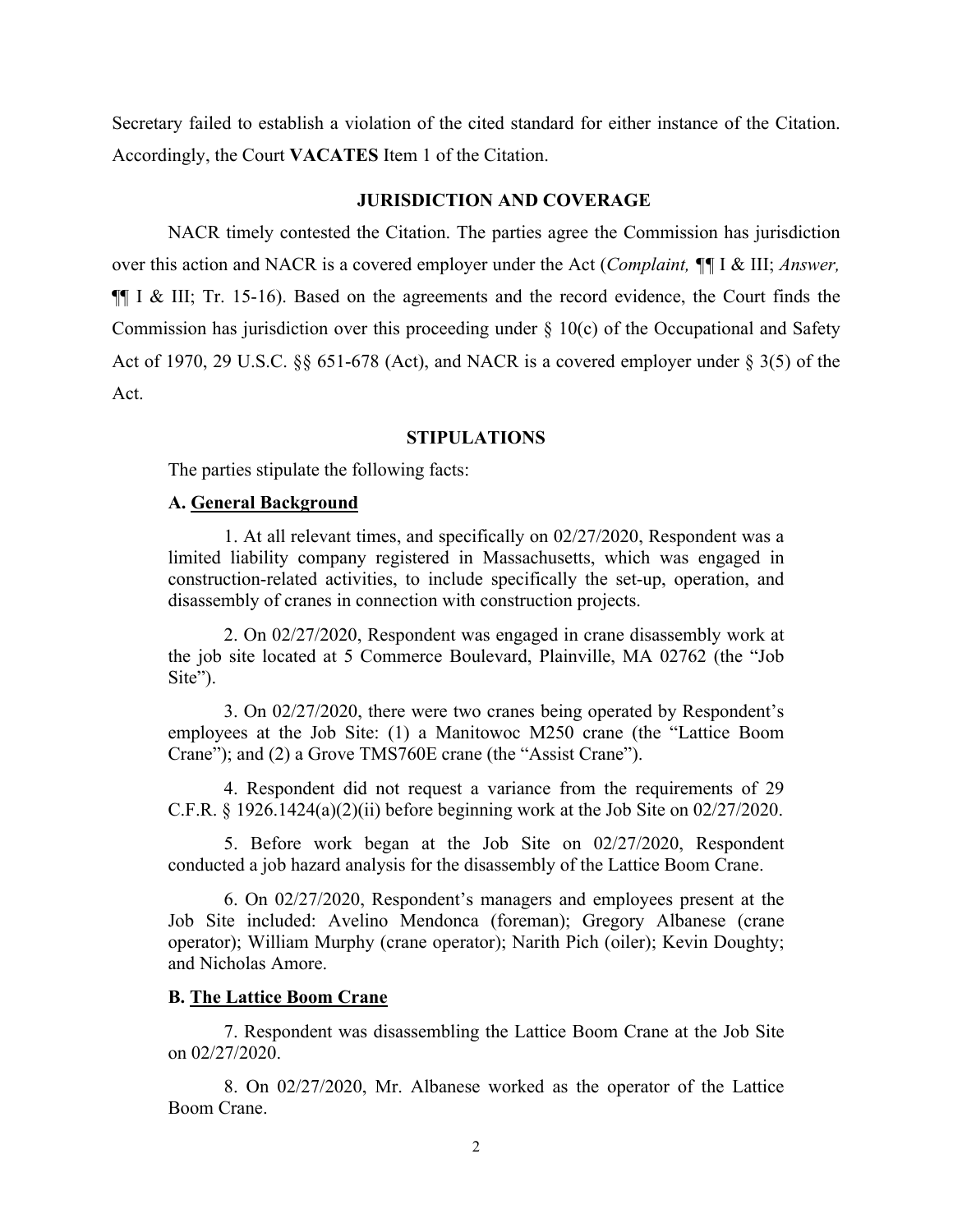9. On 02/27/2020, Mr. Pich worked as the oiler of the Lattice Boom Crane.

 10. At various times on 02/27/2020, the superstructure of the Lattice Boom Crane rotated while the crane was being operated during the disassembly process.

 11. On 02/27/2020, no barriers were in place to mark the boundaries of the swing radius of the Lattice Boom Crane's rotating superstructure.

 12. On 02/27/2020, the Lattice Boom Crane's operator, Mr. Albanese, did not erect any barriers to mark the boundaries of the swing radius of the Lattice Boom Crane's rotating superstructure.

## **C. The Assist Crane**

 13. On 02/27/2020, Respondent was operating the Assist Crane at the Job Site to disassemble the Lattice Boom Crane and to move disassembled lattice boom pieces onto trucks.

 14. On 02/27/2020, Mr. Murphy worked as the operator of the Assist Crane.

 15. At various times on 02/27/2020, the superstructure of the Assist Crane, including the counterweights, rotated while the crane was being operated.

16. On 02/27/2020, the outriggers of the Assist Crane were fully extended.

 17. At the time when the CSHO conducted his initial walkaround on the Job Site on 02/27/2020, a rope with a sign reading "DANGER—SWING AREA—RESTRICTED" was hung between one set of the Assist Crane's outriggers.

 18. At the time when the CSHO conducted his initial walkaround on the Job Site on 02/27/2020, a rope was hung between the other set of the Assist Crane's outriggers.

19. Later on 02/27/2020, Respondent added caution tape that extended from both sets of the Assist Crane's outriggers.

#### **D. The Serious Citation and Proposed Penalty**

20. There is a substantial probability that death or serious physical harm could have resulted if an employee had been struck by a crane's rotating superstructure or pinched between the superstructure and another part of the equipment.

21. In assessing the appropriate penalty, OSHA alleges that it considered the gravity of the violation, the size of Respondent's business, Respondent's good faith, and Respondent's history of violations.

(*Joint Prehearing Statement,* pp. 3-5)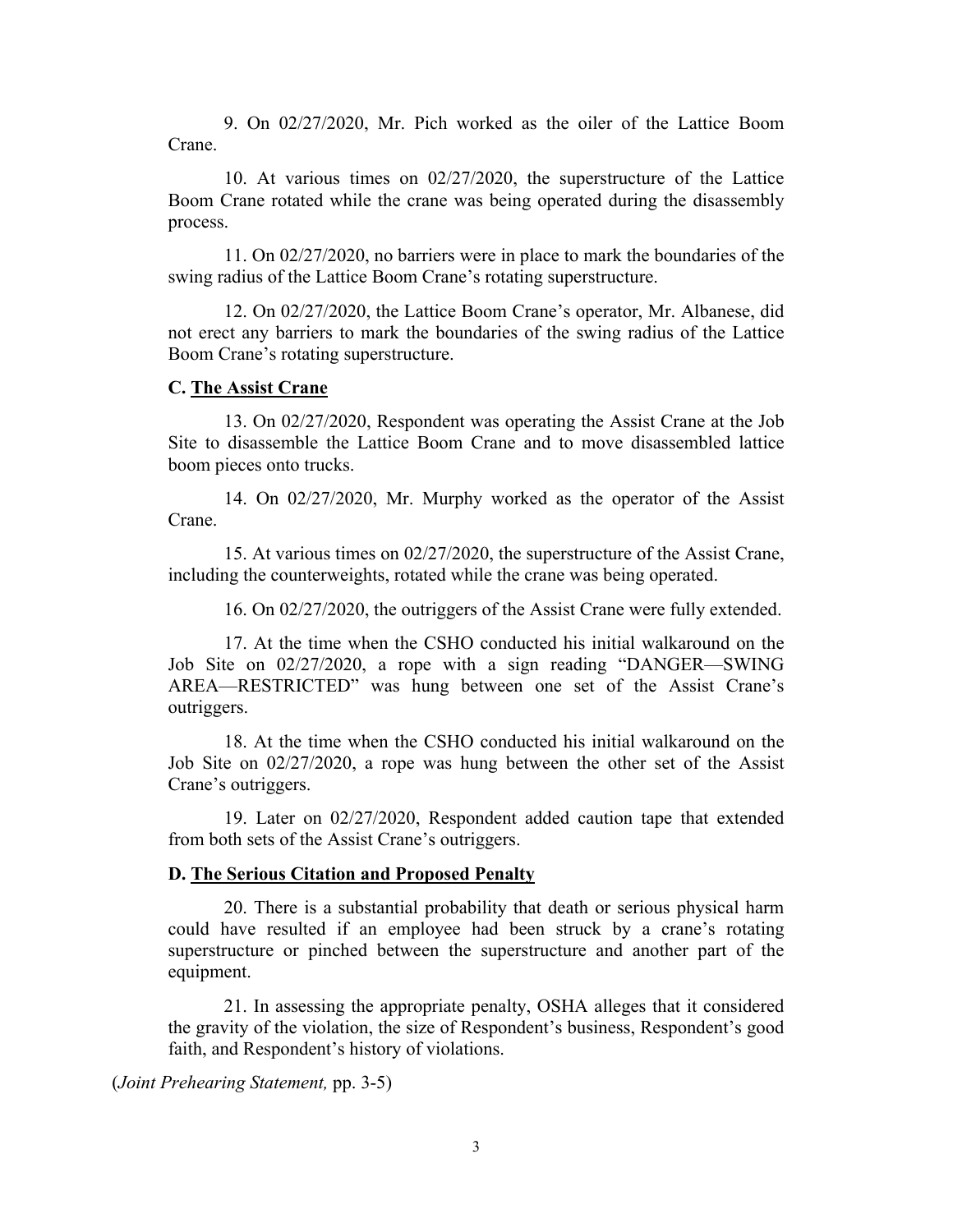### **WITNESS TESTIMONY**

 Four witnesses testified at the hearing: the CSHO, NACR CEO Louis Izzo, NACR foreman Avelino Mendonca, and NACR crane operator William Murphy. Their testimony is summarized below.

### *The CSHO*

 On February 27, 2020, the CSHO began a programmed inspection at a multi-employer construction worksite in Plainville, Massachusetts. He took photographs and video from outside the construction site before he entered the site and presented his credentials (Tr. 89). After meeting with the general contractor, the CSHO held an opening conference with the subcontractors working on the site, including NACR representatives. That day, NACR employees were using a yellow Grove TMS760E crane (the yellow crane) to disassemble a red Manitowoc M250 lattice boom crane (the red crane) when the CSHO arrived at the worksite (Tr. 36-38). After the opening conference, the CSHO conducted a walk-through of the worksite and spoke with NACR foreman Avelino Mendonca (Tr. 38-39).

## The Red Crane

 By the time the CSHO saw the red crane, NACR employees had partially disassembled it. They were working near the crane. The CSHO observed the red crane rotating "at one point" and saw the "swing radius wasn't protected." (Tr. 42) He videoed the red crane rotating approximately a quarter turn (Exh. J-20). The CSHO described the video as showing "the crane's superstructure, with the counterweights rotating, and rotating towards the employees near the end of the crawler track." (Tr. 43) He stated the NACR employees were "pretty close, but I couldn't put a number on it." (Tr. 43) The CSHO videoed the event because he believed he was "documenting a hazard" of the "unprotected swing radius," because "the rotating superstructure and the counterweights could strike somebody, or it could get them caught between, in this case, the crawler tracks and the superstructure." (Tr. 44)

 The CSHO did not take measurements of the red crane to determine whether its superstructure extended over the body of vehicle, creating a swing radius hazard (Tr. 91, 99). He conceded on cross-examination that at the time of his inspection, the counterweights had been removed from the red crane and they could not present a struck-by hazard to employees (Tr. 93- 95, 97). He stated the superstructure of the red crane extended past the crane's track based on the photos he took and the specifications he reviewed (Tr. 99, 131). Exhibit J-32 is a photograph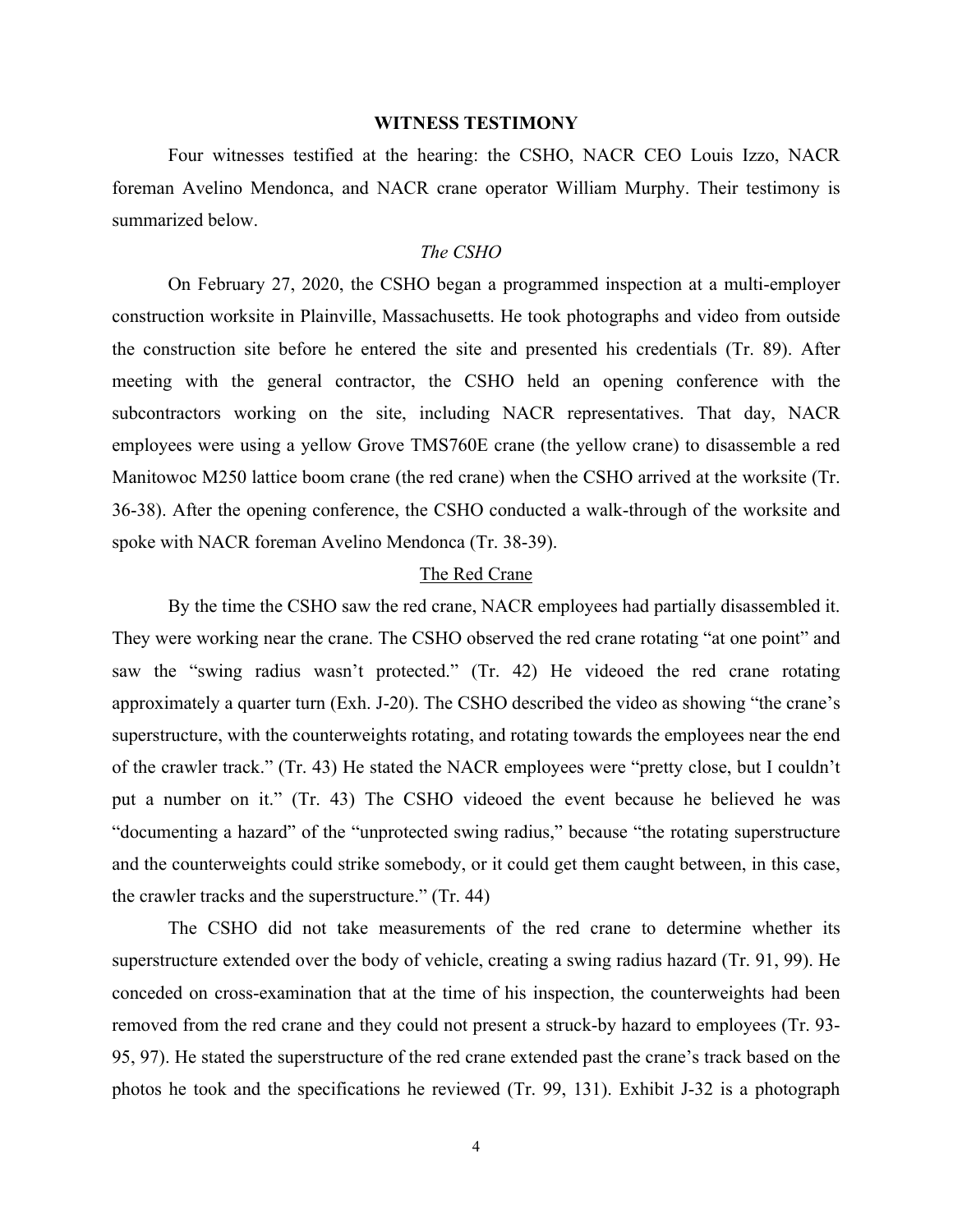taken by the CSHO of a specification page from the manual for the red crane. No measurements appear on the page (Tr. 101). He could not say whether the superstructure of the crane would extend past the end of the crane's crawler tracks or the back of the crane (Tr. 110).

# The Yellow Crane

 Unlike its treatment of the red crane, NACR had attempted to mark the area of the swing radius of the yellow crane, but the CSHO determined it was inadequately protected on both sides of the crane and truck (Tr. 47). NACR had fully extended two outriggers on the left side of the yellow crane and had strung a chain between the outriggers. Attached to the chain was a sign stating,

#### DANGER

## SWING

# AREA

## RESTRICTED

(Exh. J-7).

 On the right side of the vehicle, NACR had fully extended the outriggers and had strung a rope between them to mark the swing radius. No warning sign was attached to the rope. The area to the right of the vehicle was a traffic lane for the construction site, and it was hemmed in by a sloped dirt hill (or berm) (Exh. J-16). The CSHO testified no NACR representative told him that marking the swing radius on the right side of the yellow crane would be unsafe, infeasible, or impossible during the inspection (Tr. 77).

 Exhibits J-5 and J-6 are photographs showing the counterweights of the yellow crane extending beyond one of the two fully extended outriggers on the left side used as connection points for the chain meant to demarcate the swing radius (Tr. 50-51). The CSHO testified the photographs show that "the counterweights extended beyond the limited protection that was provided by that chain that was strung between the outriggers on each side of the crane, so the counterweight extended past that." (Tr. 47) He stated the space beyond the outriggers and attached chain "was also a hazard in that anybody working in that area could also get struck by the counterweight, or . . . conceivably get caught between the counterweights and chassis of the truck." (Tr. 47) He also looked at NACR's copy of the manual for the yellow crane, which contains a specifications page showing a diagram and dimensions of the crane (Tr. 48).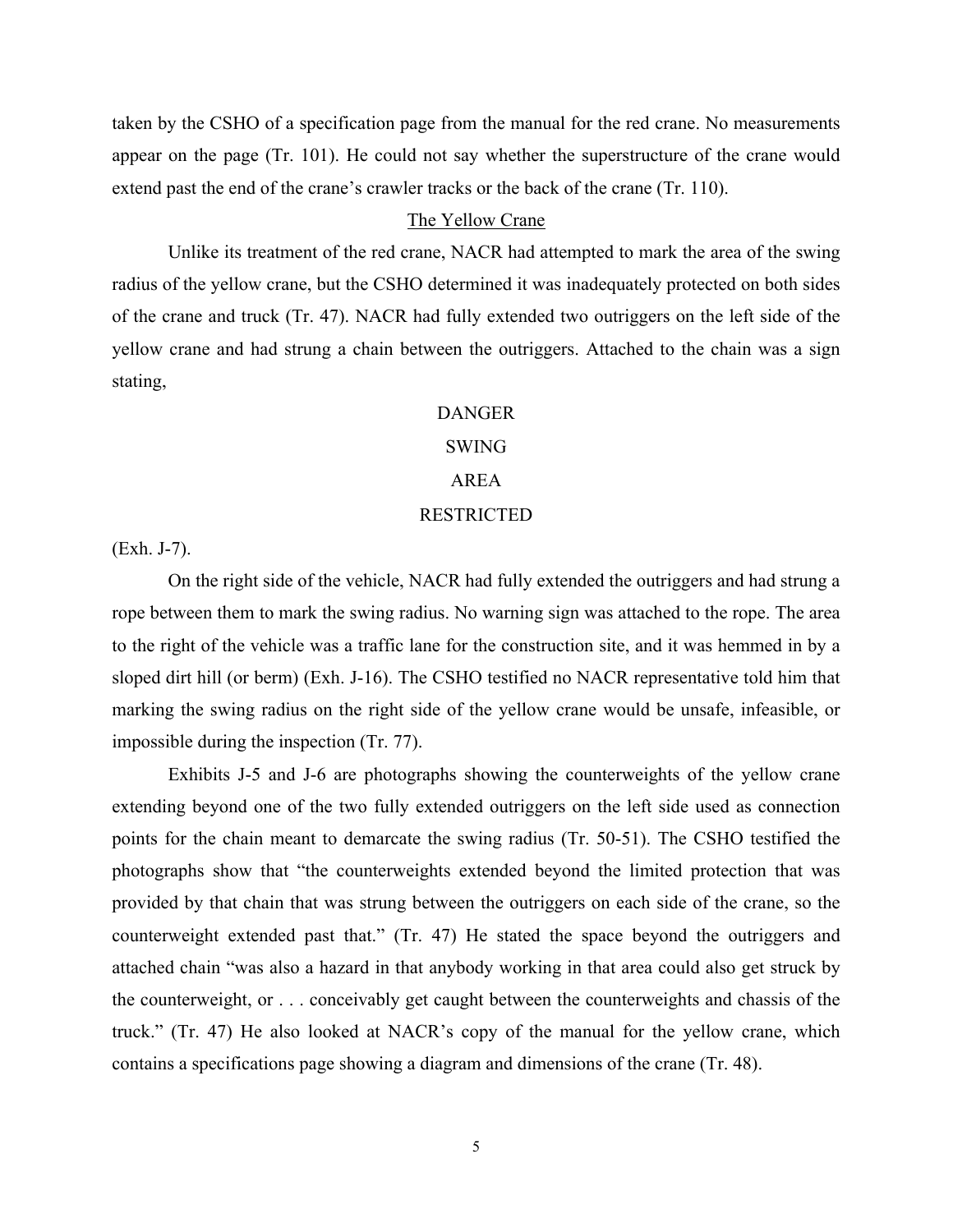The CSHO suggested NACR could have extended the boundary with "some stanchions and rope . . . so that somebody couldn't get into that area where they could get struck." (Tr. 51) He stated the same extension could have been done on the other side of the yellow crane "so somebody can't get in there and get caught between those counterweights and the truck chassis or just struck by the counterweights." (Tr. 52)

 As evidence of employee exposure to the hazard of being struck by the counterweights, the CSHO stated he had observed a bag placed on the chassis on the left side of the crane (Tr. 59, 79). The bag is visible in Exhibits J-5 and J-7.

 The CSHO stated that counterweights are located on the side of the crane opposite the boom to prevent it from tipping over. If the boom rotates in one direction, the counterweights rotate in the opposite direction (Tr. 114-15). He agreed that if the NACR crane operator was not "hoisting from the right side of the crane; you wouldn't expect that the counterweights would be on the other side of the crane (Tr. 117). Exhibit J-16 is a photograph showing a narrow area of compacted dirt to the right of the crane, bordered by a sloped dirt hill. When asked if he agreed that the counterweights would never be on the left side of the crane if the boom were hoisting on the right side, the CSHO responded that he "could imagine a scenario . . . where they might want to rotate the crane in order to get the counterweights on the other side. So, for example, if that area was relatively small, that flat compacted area, they might want to move the counterweight out of the way so that a vehicle could pass more easily." (Tr. 118) He stated he could not recall if he observed or heard of this scenario actually occurring during his inspection (Tr. 118).

 The CSHO denied that he had instructed the operator of the yellow crane to rotate the crane so that the counterweights were located on the left side, as shown in Exhibits J-5, J-6, and J-7. "I would not instruct somebody to rotate the superstructure in order for me to take a photograph or a measurement." (Tr. 120) He stated it was possible he asked the operator to exit the cab of the vehicle: "I didn't want to expose myself to a hazard, obviously, so I wanted to make sure that the thing wasn't going to be operating while I'm trying to take a measurement." (Tr. 60-61) He only measured the vertical distance from the bottom of the counterweight to the ground; he did not measure the horizontal extension of the counterweight beyond the outriggers. He stated he could determine that measurement "[f]rom looking at the crane specifications." (Tr. 61)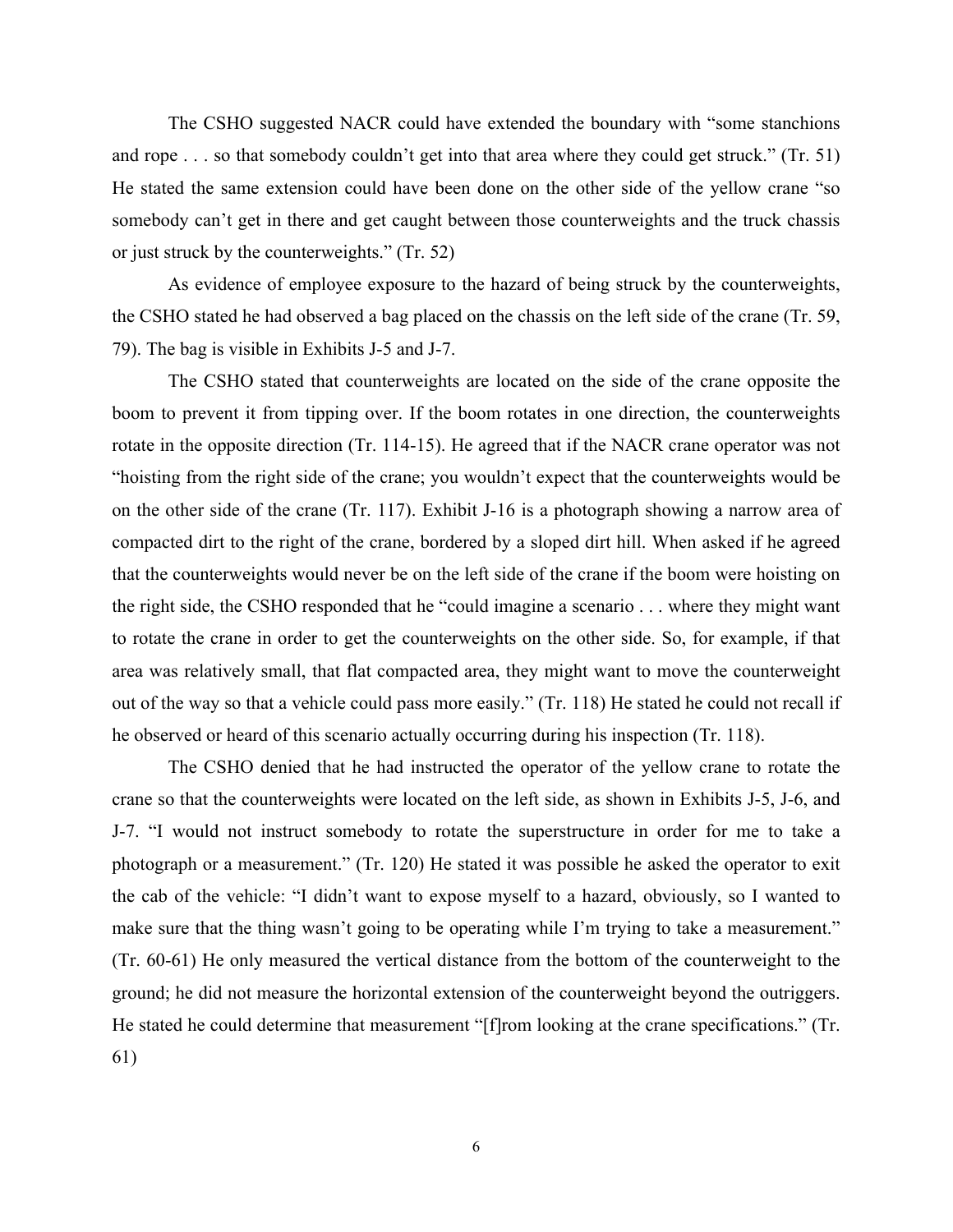Exhibit J-31 is a copy of the *Product Guide* for the yellow crane. Page 7 of the document shows a diagram with the dimensions of the crane. The CSHO testified the diagram indicates the swing radius of the superstructure with the counterweights is 13 feet, 5.5 inches, from the center of the vehicle. The fully extended outriggers are 10 feet from the center of the vehicle. Therefore, when both outriggers are fully extended on either side of the crane, the counterweights will extend 3 feet, 5.5 inches, beyond the outriggers (Exh. J-31, Bates p. 75; Tr. 61-3). The distance from the ground to the bottom of the counterweight was 5 feet, 7 inches (Exhs. J-11, J-12, J-13; Tr. 64-65).

 NACR was using the yellow crane to move sections of the boom of the red crane onto a truck bed (Tr. 67). NACR employees were in the vicinity of both cranes. "They had to rig the pieces so they could be picked up by the crane and then they had one employee . . . guiding the sections of the boom onto the truck." (Tr. 69) The CSHO observed NACR employees standing and walking on the side of the yellow crane where the counterweights were located. When asked the nearest distance the employees were to the counterweights, the CSHO responded, "Pretty close." (Tr. 69) Exhibit J-25 is a still photograph from a video taken by the CSHO. It shows three employees in yellow vests walking near the cab of the yellow crane on its left side. The operator of the crane can be seen in the cab.

 The CSHO stated that NACR extended the swing radius barriers for the cranes beyond the outriggers while he was onsite, using red caution tape. The areas protected were only between the outriggers on each side—the front and back ends of the chassis were still unprotected (Exh. J-10; Tr. 73).

 NACR had completed a written job hazard analysis (JHA) for the construction site that identified the cranes' swing radii as hazards (Tr. 78-79).

# *Louis Izzo*

 Louis Izzo has been the CEO of NACR since 2015. He is responsible for "the general day-to-day management of the operations, sales, and financials of the company." (Tr. 136) Izzo is also a licensed crane operator (Tr. 271). NACR employs a safety director, but Izzo is responsible for imposing disciplinary action on employees for safety infractions. NACR has a written safety program, provides safety training, and conducts field safety inspections (Tr. 137- 38). NACR employees prepare Job Hazard Analyses (JHA) for each worksite (Exh. J-36; Tr. 140). Izzo described how NACR uses a JHA: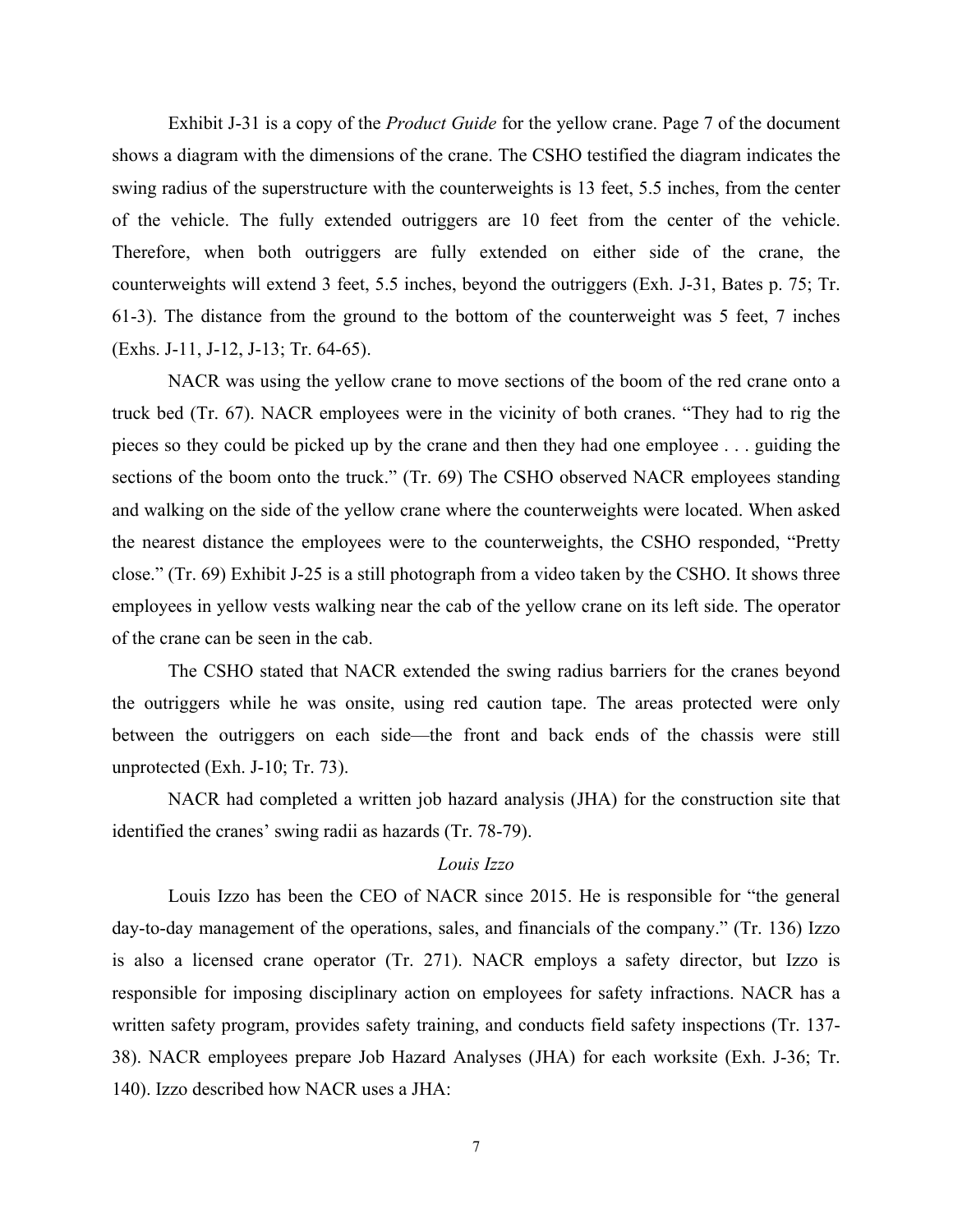It's basically to analyze the type of work that's going on and then we will apply to that scope of work, everything from safety regulations to best practices to manufacturer procedures to make sure that we've identified whatever hazards might be encountered on that job, and then identify and implement the mitigations to try to prevent those.

(Tr. 142)

 Izzo and NACR employees in the Lift Planning Group wrote the JHA for the work performed by NACR at the Plainville worksite on February 27, 2020. Izzo testified they designed the disassembly procedure so that no lifting would be performed on the right side of the yellow crane, as shown in the photograph admitted as Exhibit J-16. "We planned that as a roadway between the crane and that berm you see on the right side of the frame, to be a roadway for our tractor trailers to get closer access to the superstructure, both the upper and lower works of the red crane. So that was the primary route for cranes to access the large red crane." (Tr. 296) Izzo stated the boundary marking on the right side could not be extended farther because they would "basically block the roadway. You're going to make it impossible for the traffic to get where it needs to go and complete the job they were sent there to do." (Tr. 304)

 NACR provided the JHA to its field staff at the worksite, including foreman Avelino Mendonca, who used it as the basis for pre-task analysis and onsite briefing of employees involved in the crane work (Tr. 143-45). Izzo was not at the Plainville construction site the day of the OSHA inspection (Tr. 162).

 Izzo testified he was familiar with the red crane and was aware that, with the counterweights removed, the superstructure of the crane does not extend beyond its tracks.

It does not extend beyond the tracks. . . . Basically, that's from the dismantle procedure, and also, just again, being a part of these for many times and part of being able to plan these is knowing the dimensions of these components and what goes where at what time. So, at this stage of the dismantle, the house has been dismantled to such a point where there is no external swing radius of the crane.

(Tr. 284)

 Referring to Exhibit J-32, which is a photograph of a diagram from the red crane's user manual that the CSHO consulted, Izzo stated,

That's an illustrative drawing that doesn't actually depict any point in the assembly or dismantle process. That's basically an educational tool really or an orienting tool to teach you what some of the key terminology is going to be about this crane's superstructure basically as you read about those procedures in the following pages of that book.  $\ldots$  The picture we see in J-32 never actually happens in reality. The picture in J-32 is manipulated so that all of the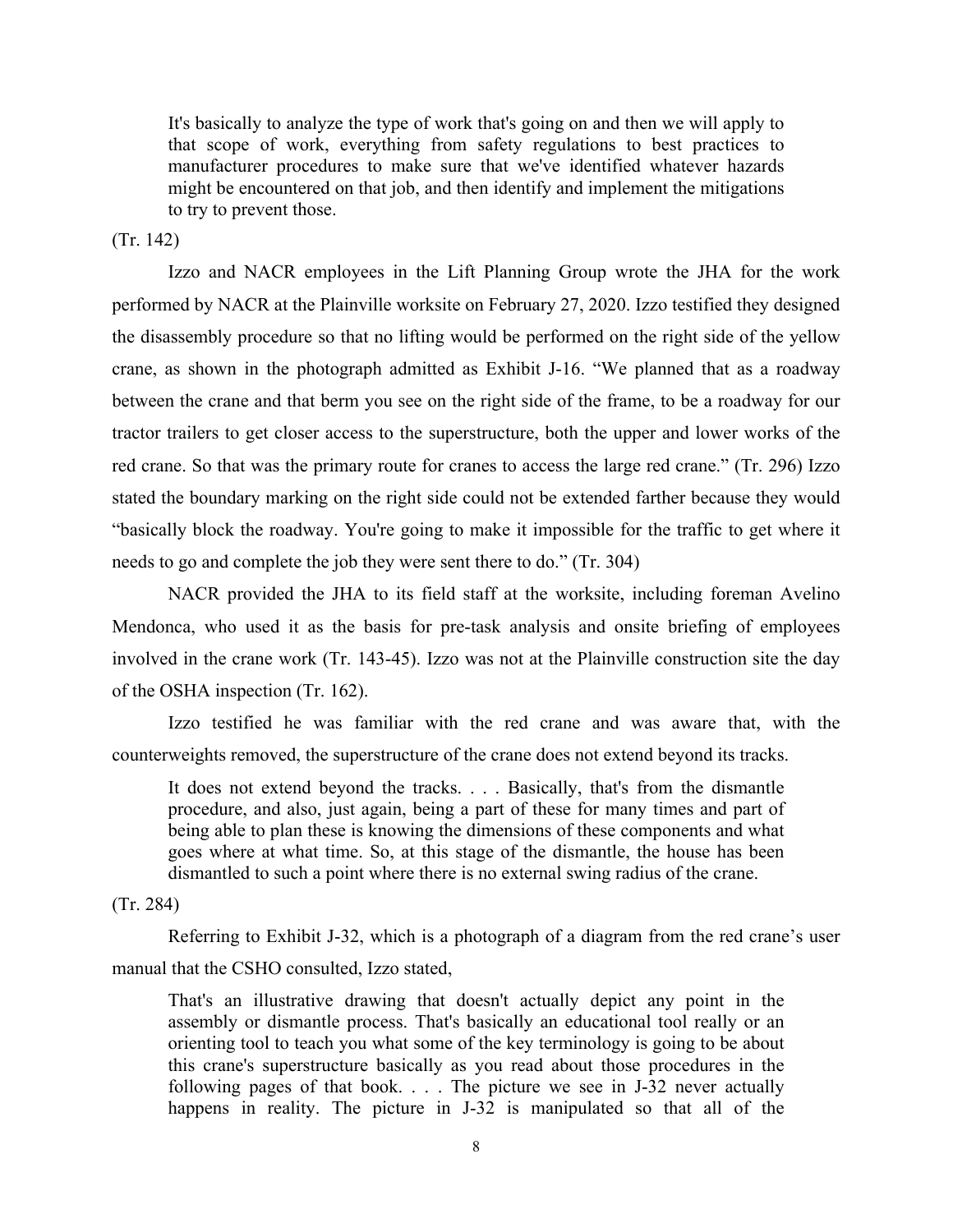components that you would need to know the technical names of can be highlighted on this page to basically label all of them.

(Tr. 285-86)

# *Avelino Mendonca*

 Avelino Mendonca has worked as a foreman for NACR for five years. He is certified in rigging and signaling, and he has completed OSHA's 10-hour construction safety course. He is not licensed as a crane operator (Tr. 175-76).

 On February 27, 2020, NACR's task was to disassemble the red crane (Tr. 180). The operator of the red crane crawled it to the disassembly area. "[W]hen you crawl, the crane will be parallel with the track. It never swings. . . . When you crawl, you keep your crane parallel with the tracks and you crawl down to where you're going to do the disassemble." (Tr. 213) The crane operator lowered the boom to the ground and NACR employees broke it down into six sections. The superstructure of the red crane did not rotate during this process (Tr. 216, 218). After the NACR employees broke down the boom, they removed the counterweights from the superstructure of the red crane. Mendonca confirmed that "at no point, anytime, this red crane was in the disassembly area, did it ever rotate with those counterweights on back." (Tr. 225) After the counterweights were removed, Mendonca testified, the superstructure of the crane did not extend over the crane's track. "[I]t's flush with the track. . . . I mean, I was there, I could, you could see, you're standing there, the rig's standing, you could see it's clearly flush with the track." (Tr. 229)

 NACR employees had removed the counterweights of the red crane and taken apart its boom sections by the time the CSHO arrived onsite. NACR employees were in the process of attaching the red boom sections, one by one, to the hoist of the yellow crane. The yellow crane would swing the boom sections, located towards its left front, over to a truck bed, located to the left of the crane, and land them (Exh. J-28; Tr. 200). An NACR employee would disconnect the sections from the yellow crane's hoist (Tr. 181-85). No boom sections were located on the right side of the crane (Tr. 253). The counterweights of the yellow crane remained on the right side of the crane during the performance of the NACR employees' assigned task (Tr. 254).

 Exhibit J-6 is a photograph showing the counterweights of the yellow crane on the left side of the crane. The counterweights clearly extend beyond the chain barrier set up between the outriggers. Mendonca testified the counterweights were on the left side of the crane in this instance only because the CSHO instructed NACR to rotate them to that side.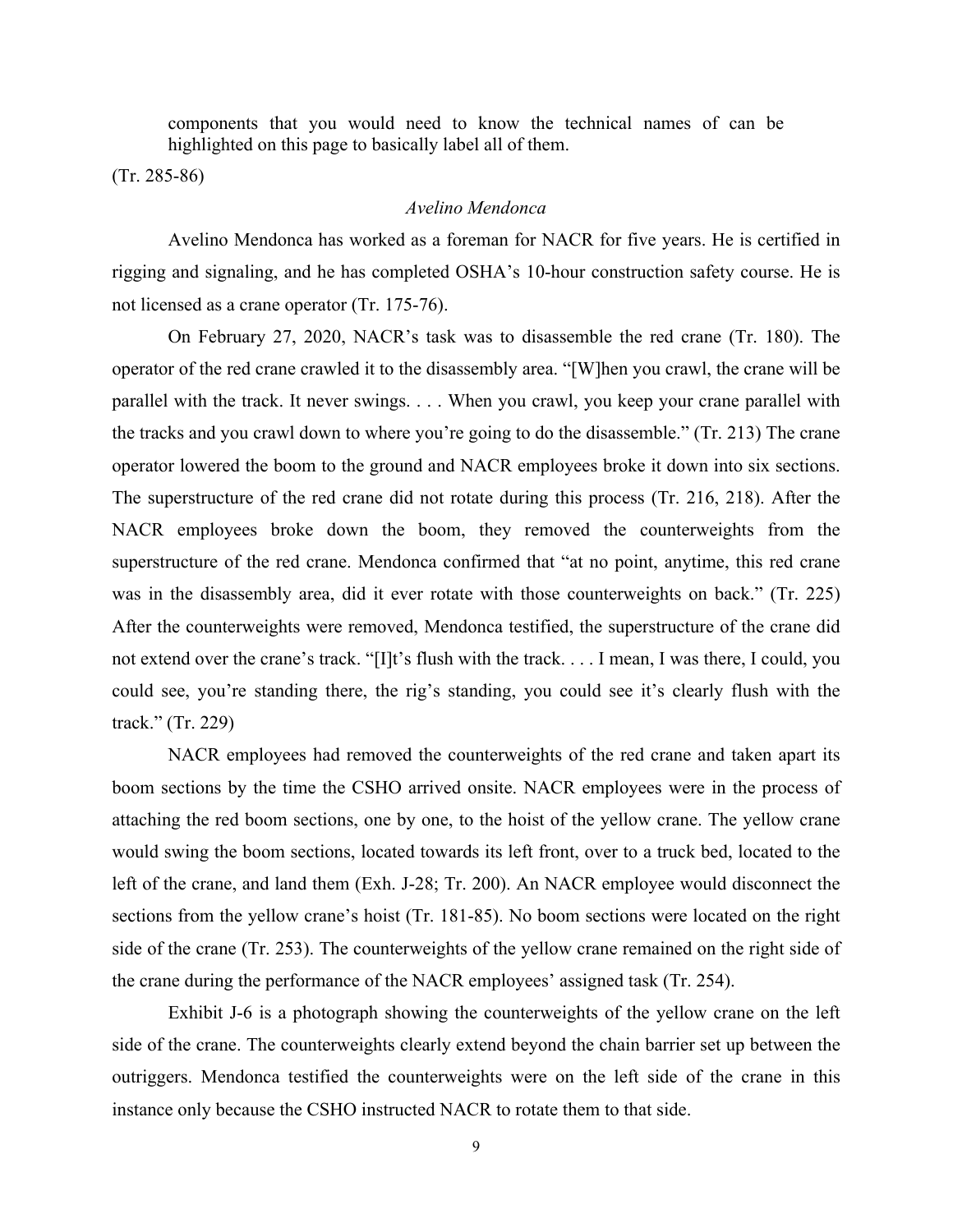Q.: Do you recall when [Exhibit J-6 and other photos] were taken by the inspector where they depict the counterweights over the left-sided outriggers?

Mendonca: Yeah, that's the only thing that the pictures were intended. But that was just for a picture.

Q.: Well, that was what I was going to ask. Other than the time photos were taken with the counterweights over the left-sided outriggers, at any time on February 27, 2020, did you ever see the counterweights over the left-sided outriggers as it's depicted in J-6?

Mendonca: No.

Q.: Did you ever observe the crane hoisting anything to the right of the crane?

Mendonca: No.

Q.: And did you ever, at any time other than when these photographs were taken, such as J-6, did you see the boom over the right side of the crane?

Mendonca: No.

(Tr. 256)

Mendonca testified there was no reason related to the work NACR was performing that

day to rotate the counterweights to the left side of the crane.

Q.: Generally speaking, how would the trucks take away the boom pieces?

Mendonca: They would back up to the side of the crane. . . . They'd always be on the left-hand side of the crane or sometimes in the back. But most of it was on the left-hand side of the crane.

Q.: Okay. And was there a reason for that?

Mendonca: Yes. All the work was being done on the left-hand side of the crane. There was no work being done on the right side. There was just no room over there to do anything because of the berm.

Q.: Okay. And when you say, "the berm," that was on the right side of the crane, is that right?

Mendonca: That's correct.

(Tr. 258)

 The counterweights of the yellow crane rotated from the rear of the crane to the right of the crane and back as this work was performed. Mendonca stated the counterweights of the yellow crane extended beyond the outriggers on the right side (Tr. 201-02).

 Mendonca completed a JHA form for the disassembly of the red crane on February 27, 2020 (Exh. J-36; Tr. 186-87). He held a safety briefing with the NACR employees and reminded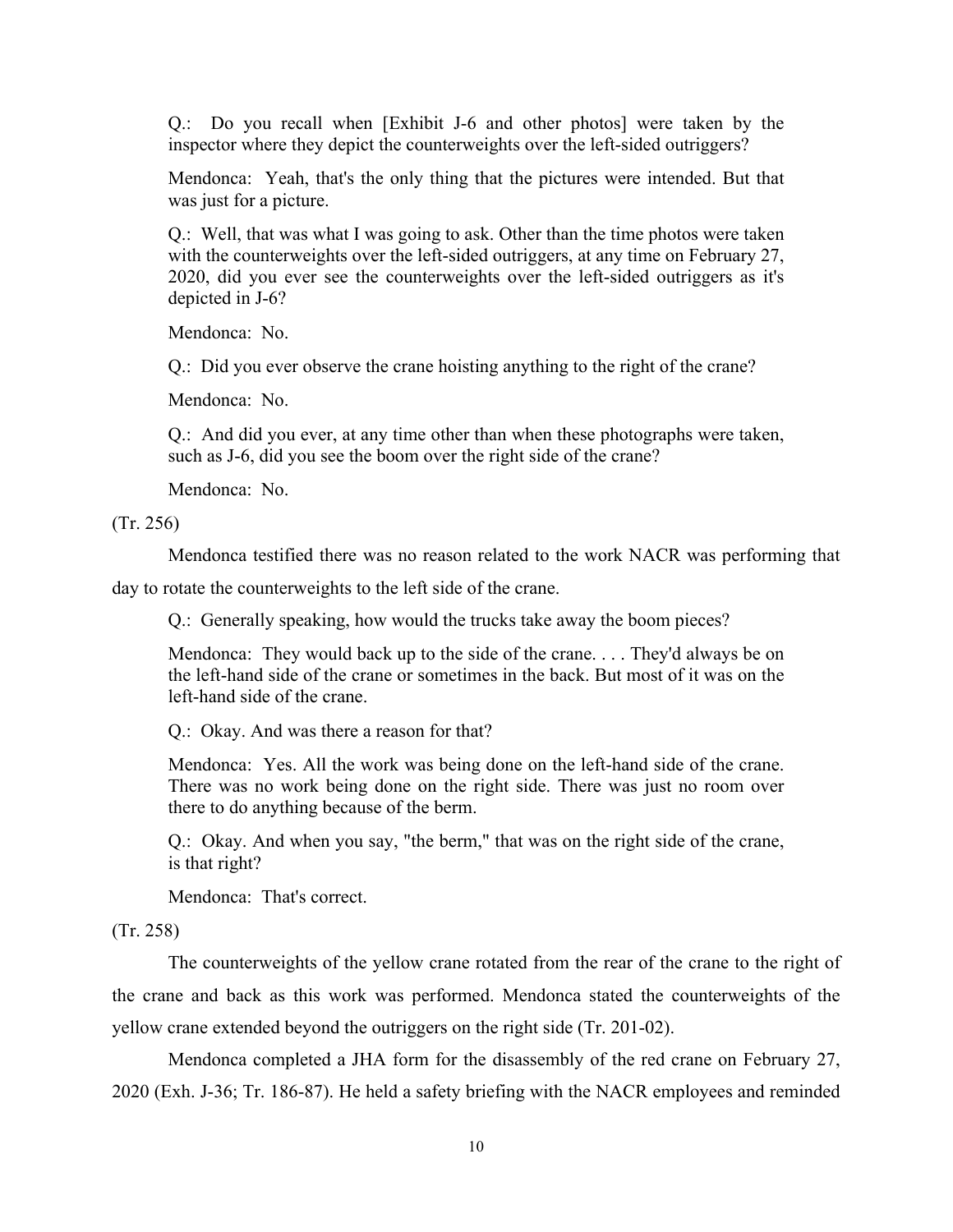them to avoid the swing radius of the counterweights of cranes. "[W]e say when a crane's swinging, don't be inside that area." (Tr. 187-88) The crane operator is responsible for marking the swing radius of the crane with caution tape (Tr. 188).

 Mendonca testified NACR employees added red caution tape to the outriggers to extend the swing radius barrier "because the OSHA guy told us to put it up." (Tr. 204) He did not inform the CSHO that it was infeasible to protect the swing radius of the yellow crane on the right side because the CSHO "never asked." (Tr. 204)

 NACR employees did not set up swing radius barriers for the red crane because "there's no overhang swing once the counterweights come off. . . . Nobody put [a barrier] up because we weren't moving the crane." (Tr. 205) Mendonca believed the red crane did not require a swing radius barrier because "there was no swing. . . . [T]he crane's structure never went over the tracks or car body. It never goes past that. Once . . .you take that counterweight off, that crane has no swing." (Tr. 210-11)

### *William Murphy*

 William Murphy is a crane operator employed by NACR. He operated the yellow crane on February 27, 2020, at the Plainville construction site (Tr. 328-29, 332). Murphy stated he hoisted loads exclusively on the left side of the crane that day. "I never picked up or hoisted anything from that [right] side." (Tr. 341)

 Murphy stated he was operating the crane when the CSHO arrived at the worksite. He testified that when he saw the CSHO, "I swung the crane over to the back, locked everything out and came out, and he was speaking to me." (Tr. 337) Murphy was shown Exhibit J-6, which depicts the counterweights of the yellow crane extending beyond the safety barrier erected by NACR on left side of the crane. NACR's counsel asked him why the counterweights were on that side of the crane if he hoisted boom sections from only the left side.

Q.: Do you know how the counterweights got to be positioned over the left-sided outrigger as they're depicted in this photo?

Murphy: I believe, when the inspector came, he wanted to take some photos, so he had me swing over.

Q.: Okay. What do you mean? When you say, "swing over," what do you mean? Murphy: Swing over to the opposite side of the work area.

(Tr. 347)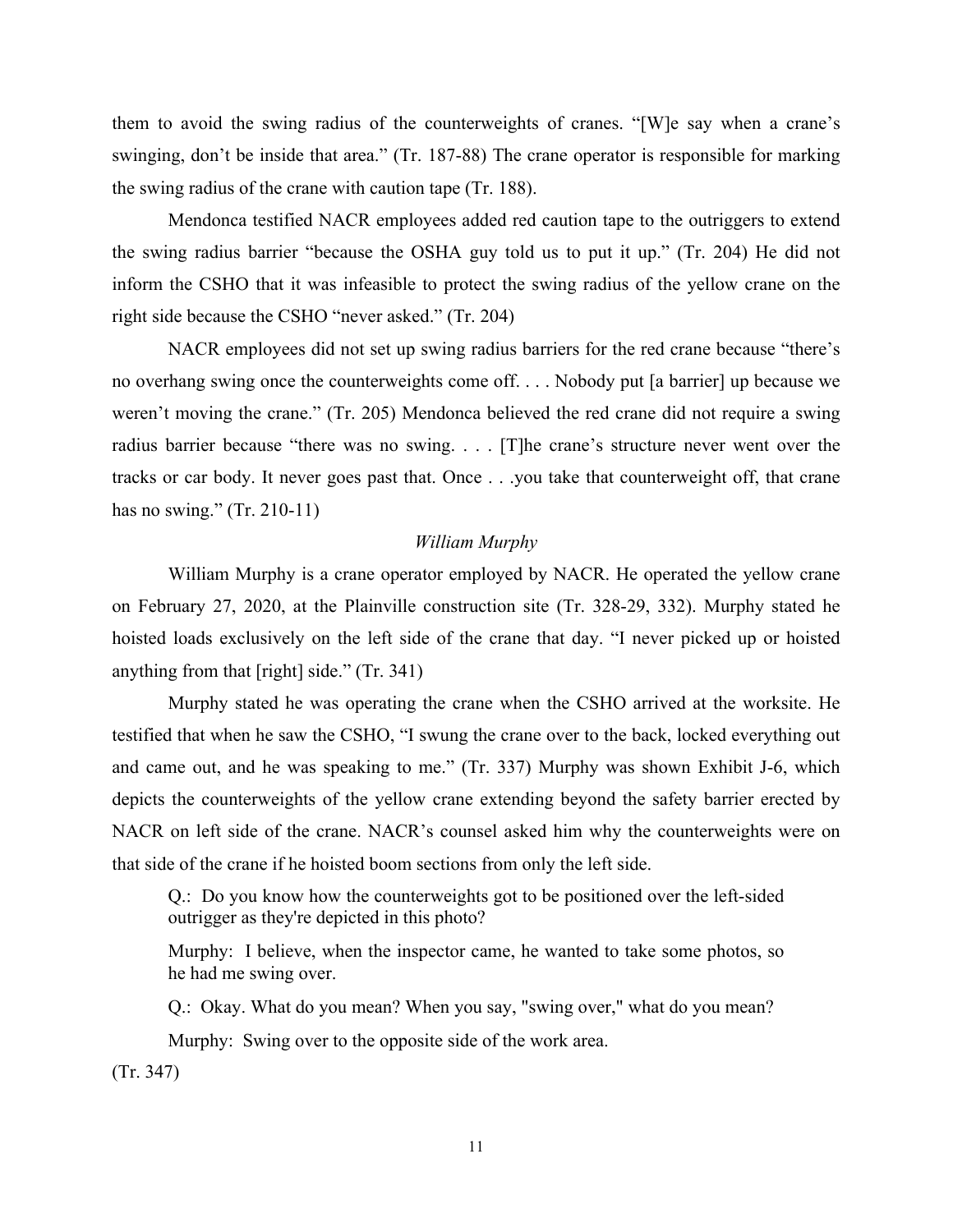Murphy stated he was not sitting in the cab of the yellow crane at the time the CSHO took the photographs showing the counterweights on the left side (Tr. 348).

# **THE CITATION**

Item 1 of the Citation alleges:

28 CFR 1926.1424(a)(2)(ii): To prevent employees from entering hazard areas, the employer did not erect and maintain control lines, warning lines, railings or similar barriers to mark the boundaries of the hazard areas and/or did not train each employee to understand what these markings signify.

Location: East side of job site.

The employer did not ensure that the swing radius around cranes were adequately protected.<sup>1</sup>

 Instance A: The swing radius around the assist crane was inadequately protected.

 Instance B: The swing radius around the crane being disassembled was unprotected.

## *The Secretary's Burden of Proof*

In order to establish a violation of an occupational safety or health standard, the Secretary has the burden of proving: (a) the applicability of the cited standard, (b) the employer's noncompliance with the standard's terms, (c) employee access to the violative conditions, and (d) the employer's actual or constructive knowledge of the violation (i.e., the employer either knew, or with the exercise of reasonable diligence could have known, of the violative conditions).

*Atlantic Battery Co., Inc.,* No. 90-1747, 1994 WL 682922, at \*6 (OSHRC Dec. 5, 1994).

## *The Cited Standard*

The cited standard,  $\S 1926.1424(a)(2)(ii)$ , provides:

To prevent employees from entering these hazard areas, the employer must . . . [e]rect and maintain control lines, warning lines, railings, or similar barriers to mark the boundaries of the hazard areas.

*Exception:* When the employer can demonstrate that it is neither feasible to erect such barriers on the ground nor on the equipment, the hazard areas must be clearly marked by a combination of warning signs (such as "Danger-- Swing/Crush Zone") and high visibility markings on the equipment that identify the hazard areas. In addition, the employer must train each employee to understand what these markings signify.

<sup>&</sup>lt;sup>1</sup> At the hearing, the Court granted the Secretary's motion to amend the Citation to correct a typographical error in the alleged violation description (AVD) (Tr. 16-17).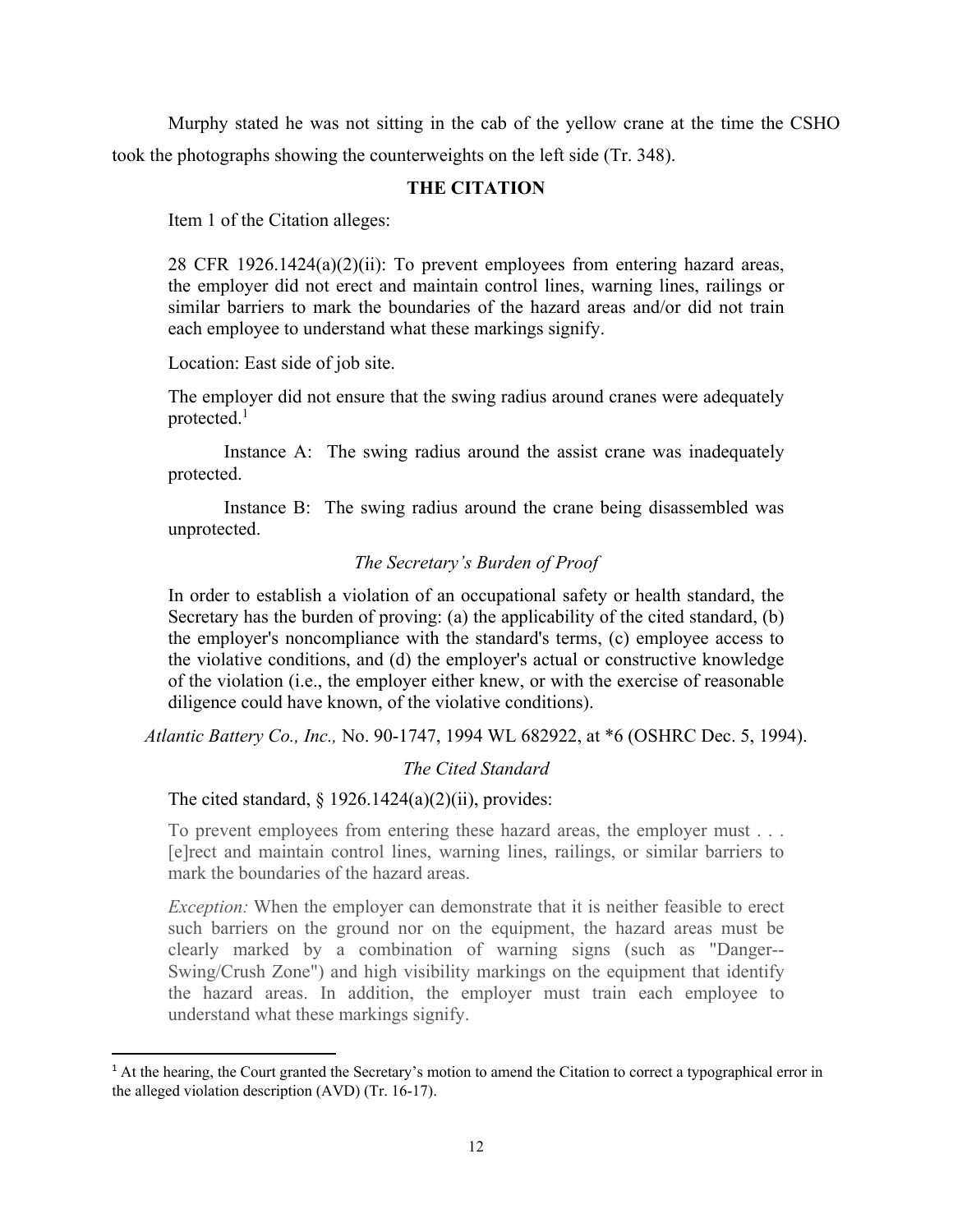#### **ANALYSIS**

## *(1) The Cited Standard Applies*

 Section 1926.1424 (*Work area control*) is found in Subpart CC (*Cranes and Derricks in Construction*) of Part 1926 (*Safety and Health Regulations for Construction*). The *Scope* section of Subpart CC, § 1926.1400(a), provides the standard "applies to power-operated equipment, when used in construction, that can hoist, lower and horizontally move a suspended load."

 There is no dispute that the red and yellow cranes at issue in this proceeding constitute power-operated equipment that could hoist, lower, and horizontally move suspended loads. NACR argues, however, that the cited standard does not apply to its cranes at the Plainville construction site on February 27, 2020, because the standard is limited in scope to cranes "when used in construction," and the cranes were not used to construct anything that day. NACR contends,

[T]he disassembly activities conducted on site were conducted in an area that was separate and distinct from any prior construction activities that had been performed. The area where the entire dismantling event occurred was a dedicated portion of the site. . . . Since the instant crane disassembly operations were not conducted "in" (but only "after") any construction activities, the cited standard cannot apply to the underlying facts of this matter.

(*NACR's Brief*, pp. 22-23)

The *Definitions* section of Subpart CC disproves NACR's argument. Section 1926.1401

provides the following definitions, indicating the Subpart considers assembly and disassembly of

#### cranes to be construction activities:

*Assembly/Disassembly* means the assembly and/or disassembly of equipment covered under this standard. With regard to tower cranes, "erecting and climbing" replaces the term "assembly," and "dismantling" replaces the term "disassembly." Regardless of whether the crane is initially erected to its full height or is climbed in stages, the process of increasing the height of the crane is an erection process.

*Assist crane* means a crane used to assist in assembling or disassembling a crane.

 Subpart CC regards assembly and disassembly of cranes used on construction sites to be part of the construction process. This is borne out by the five standards in Subpart CC that specifically address, in detail, the assembly and disassembly procedures for cranes.<sup>2</sup>

<sup>2</sup> The standards are: §§ 1926.1403 (*Assembly/Disassembly—selection of manufacturer or employer procedures*); 1926.1404 (*Assembly/Disassembly—general requirements (applies to all assembly and disassembly operations);*  1926.1405 (*Disassembly—additional requirements for dismantling of booms and jibs (applies to both the use of*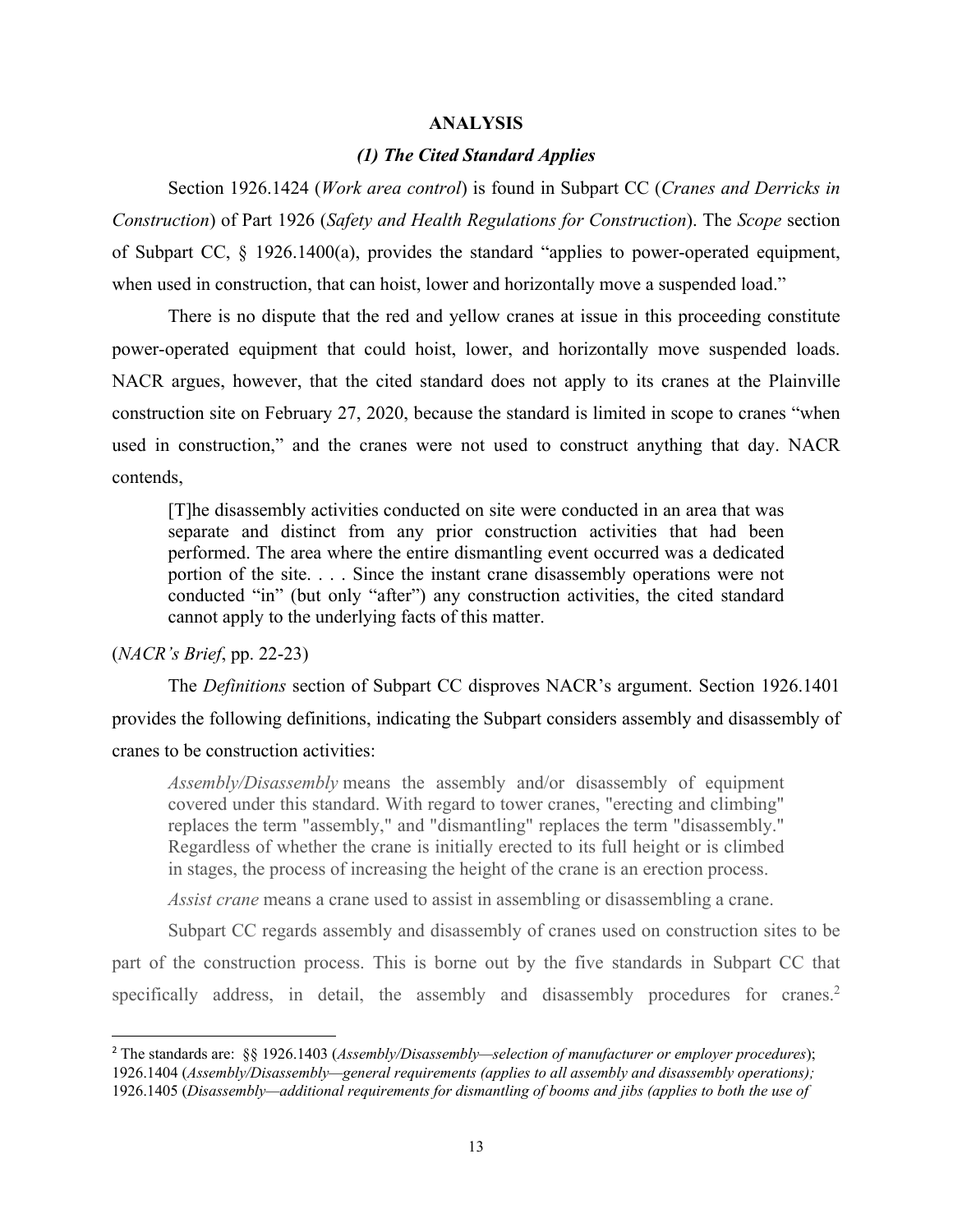Furthermore, NACR stipulated prior to the hearing that it was engaged in construction-related activity at the time of the OSHA inspection: "At all relevant times, and specifically on 02/27/2020, Respondent was a limited liability company registered in Massachusetts, which was engaged in construction-related activities, to include specifically the set-up, operation, and disassembly of cranes in connection with construction projects." (*Joint Prehearing Statement,* p. 3, ¶ 1)

The Court determines  $\S 1926.1424(a)(2)$  applies to the cited conditions.<sup>3</sup>

# *(2) Compliance with the Terms of the Cited Standard*

The cited subparagraph of the work area control standard,  $\S$  1926.1424(a)(2)(ii), is intertwined with the subparagraph immediately preceding it,  $\S$  1926.1424(a)(1), and the two must be read together to grasp the requirements for compliance with either of them. Each subparagraph imposes requirements on the Secretary and the employer, respectively, not usually found in standards promulgated under  $\S$  5(a)(2) of the Act.

Sections  $1926.1424(a)(1)$  and (2), in their entirety, provide:

**§ 1926.1424 Work area control** 

(a) *Swing radius hazards*.

(1) The requirements in paragraph (a)(2) of this section apply where there are accessible areas in which the equipment's rotating superstructure (whether permanently or temporarily mounted) poses a reasonably foreseeable risk of:

(i) Striking and injuring an employee; or

 (ii) Pinching/crushing an employee against another part of the equipment or another object.

(2) To prevent employees from entering these hazard areas, the employer must:

*manufacturer procedures and employer procedures*); 1926.1406 (*Assembly/Disassembly—employer procedures general requirements*), and 1926.1407 (*Power line safety (up to 350kV)—assembly and disassembly*).

<sup>&</sup>lt;sup>3</sup> NACR advances an additional argument regarding the applicability of § 1926.1424(a)(2)(ii) to the cited conditions. Section 1926.1424(a)(1) provides that the cited standard applies where the crane's rotating superstructure "poses a reasonably foreseeable risk of" striking or pinching/crushing an employee. NACR argues the Secretary failed to establish that a reasonably foreseeable risk of employee exposure to swing radius hazards existed the day of the OSHA inspection. Therefore, NACR contends, the cited standard does not apply. The Court considers this argument to be more apposite to the proof elements of compliance and employee access to the hazard and will address it in the following sections of this decision.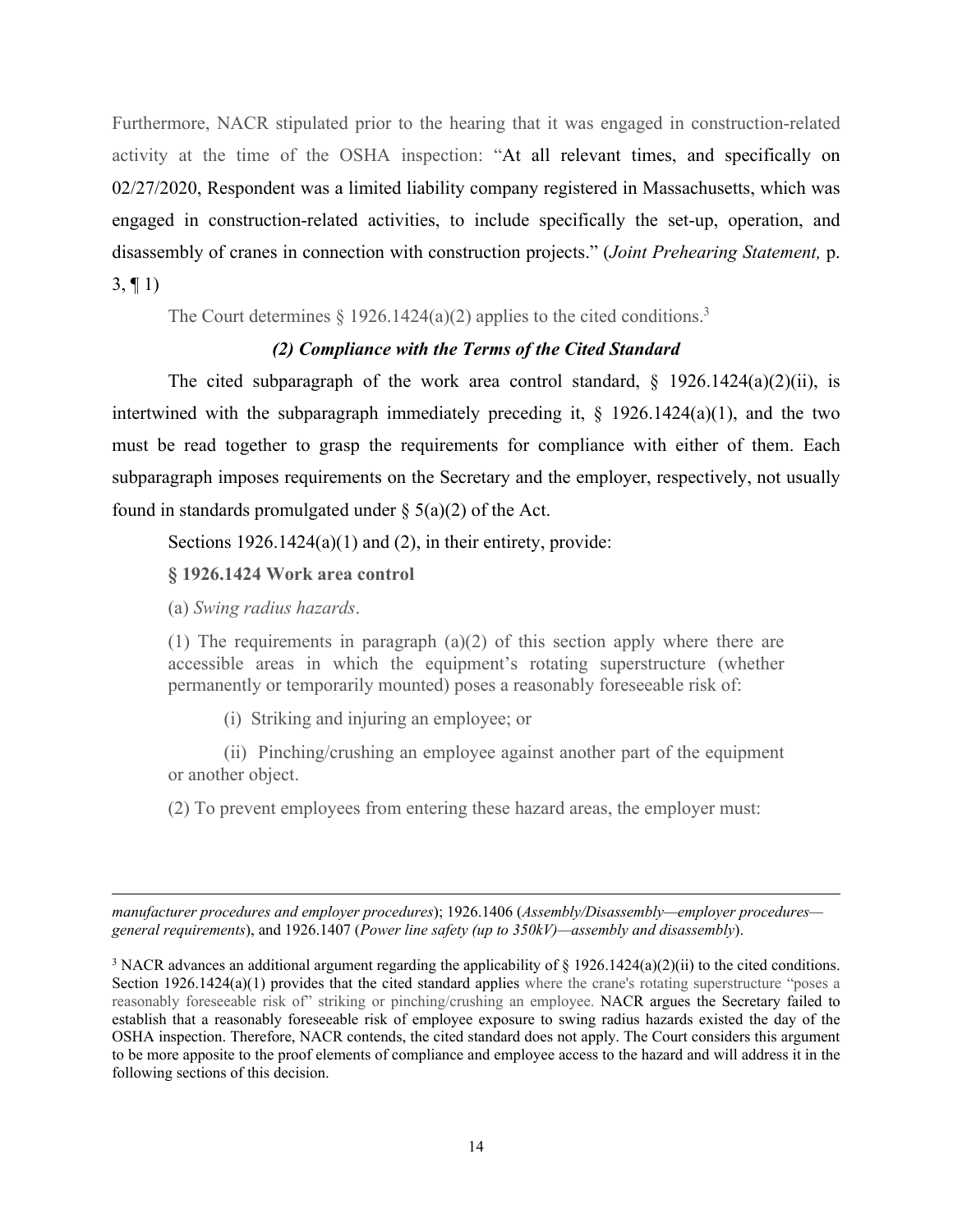(i) Train each employee assigned to work on or near the equipment ("authorized personnel") in how to recognize struck-by and pinch/crush hazard areas posed by the rotating superstructure.

 (ii) Erect and maintain control lines, warning lines, railings or similar barriers to mark the boundaries of the hazard areas. *Exception:* When the employer can demonstrate that it is neither feasible to erect such barriers on the ground nor on the equipment, the hazard areas must be clearly marked by a combination of warning signs (such as "Danger— Swing/Crush Zone") and high visibility markings on the equipment that identify the hazard areas. In addition, the employer must train each employee to understand what these markings signify.

Section 1926.1424(a)(1) states that the requirements of the work area control standard apply in situations only where a crane's rotating superstructure "poses a reasonably foreseeable risk of" injuring an employee. Generally, an OSHA standard presumes a hazard and the Secretary is not required to establish one exists as part of his burden of proof. When, however, a standard specifies it applies only when a foreseeable risk of injury is present, as does § 1926.1424(a)(1), the Secretary must establish the additional requirement of foreseeability of risk to employees.

Section  $1926.1424(a)(2)(ii)$  imposes an additional requirement on employers who assert the defense of infeasibility of compliance. Generally, to establish the infeasibility defense, an employer must establish that:

(1) the means of compliance prescribed by the applicable standard would have been infeasible, in that (a) its implementation would have been technologically or economically infeasible or (b) necessary work operations would have been technologically or economically infeasible after its implementation, and (2) there would have been no feasible alternative means of protection." *V.I.P. Structures, Inc.*, 16 BNA OSHC 1873, 1874, 1993-95 CCH OSHD If 30,485, p. 42,109-10 (No. 91-1167, 1994).

*Altor, Inc.,* No. 99-0958, 2011 WL 33135, at \*13 (OSHRC Apr. 26, 2011), *aff'd,* 498 Fed. Appx. 145 (3rd Cir. 2012).

 The cited standard here specifies that the alternative protective measure must take the form of the employer clearly marking the hazard areas "by a combination of warning signs (such as "Danger—Swing/Crush Zone") and high visibility markings on the equipment that identify the hazard areas. In addition, the employer must train each employee to understand what these markings signify.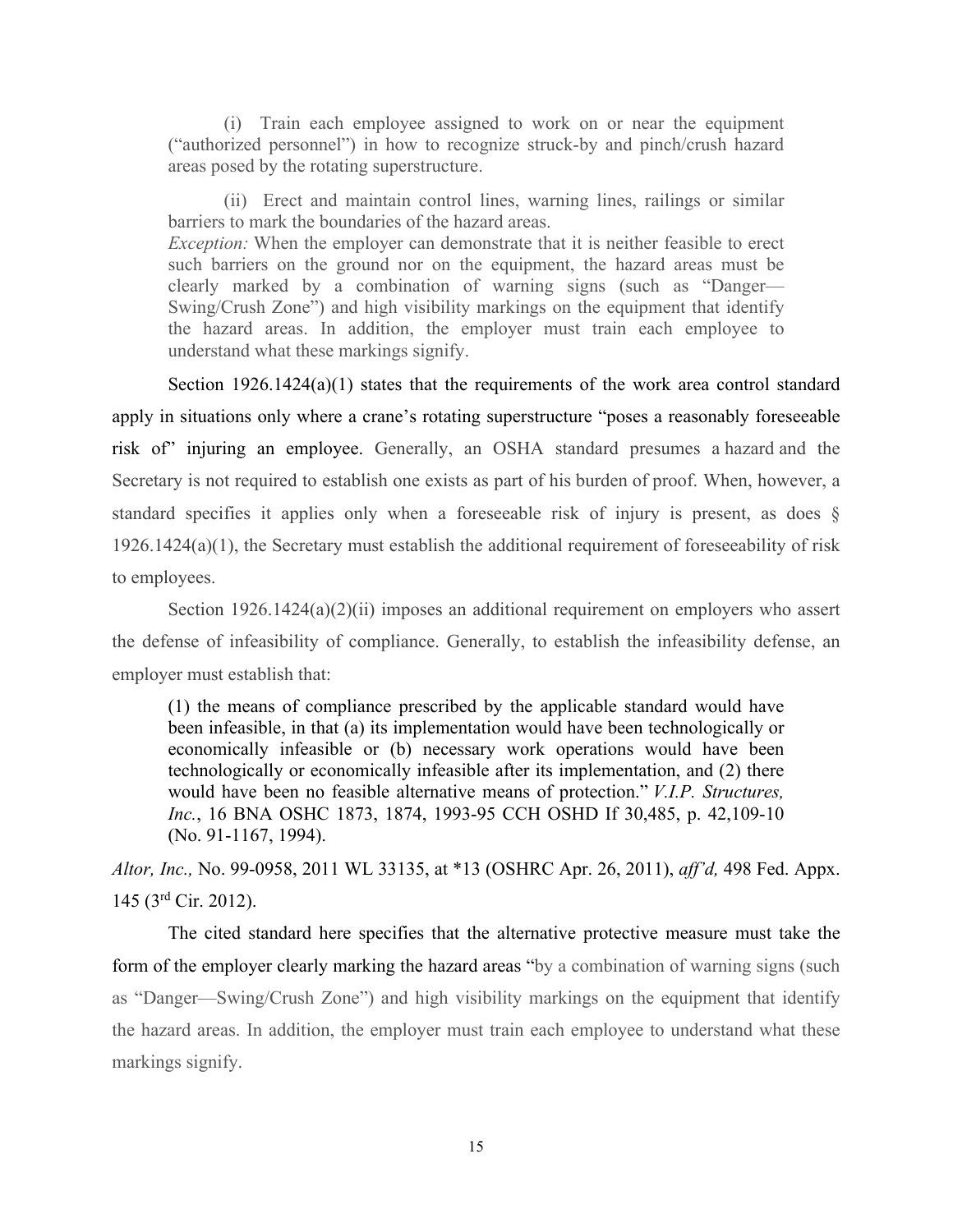#### Instance B: The Red Crane

 Instance B of the Citation alleges, "The swing radius around the crane being disassembled was unprotected." It is undisputed NACR did not mark the boundaries of the swing radius of the red crane (Tr. 42, 204-05). NACR does not assert the infeasibility defense for this instance.

 The Secretary argues NACR admitted it violated the cited standard when it stipulated the following:

10. At various times on 02/27/2020, the superstructure of the Lattice Boom Crane rotated while the crane was being operated during the disassembly process.

11. On 02/27/2020, no barriers were in place to mark the boundaries of the swing radius of the Lattice Boom Crane's rotating superstructure.

12. On 02/27/2020, the Lattice Boom Crane's operator, Mr. Albanese, did not erect any barriers to mark the boundaries of the swing radius of the Lattice Boom Crane's rotating superstructure.

## (*Joint Prehearing Statement*, p. 4)

 For the Secretary, the fact NACR concedes its crane operator rotated the superstructure of the red crane while its swing radius was unmarked is sufficient to establish noncompliance with the standard. As evidence of the additional requirement set out in  $\S$  1926.1424(a)(1) (that he establish the existence of accessible areas where the crane's rotating superstructure could strike or crush an employee), the Secretary points to Exhibit J-9, a photograph taken from the video admitted as Exhibit J-20, showing that "[t]wo of Respondent's employees . . . stood at the end of the crane's crawler tracks as the superstructure rotated." (Secretary's Brief, p. 11) The Secretary argues, "[I]t is undisputed that the superstructure was rotating while two employees stood within mere feet of it. . . . Accordingly, there was a reasonably foreseeable risk that an employee could have been struck by the superstructure or pinched between the superstructure and another part of the red Lattice Boom Crane." (Secretary's Brief, p. 12)

 The Court disagrees. The testimony of foreman Mendonca establishes that at all times when the superstructure rotated on February 27, 2020, no counterweights were attached, and its swing radius did not extend beyond the body of the vehicle. No swing radius hazard existed.

 Mendonca testified that the day of the OSHA inspection, the red crane operator crawled the crane to the assembly area with the boom forward. At the disassembly area, NACR employees removed the boom sections, during which time the superstructure of the red crane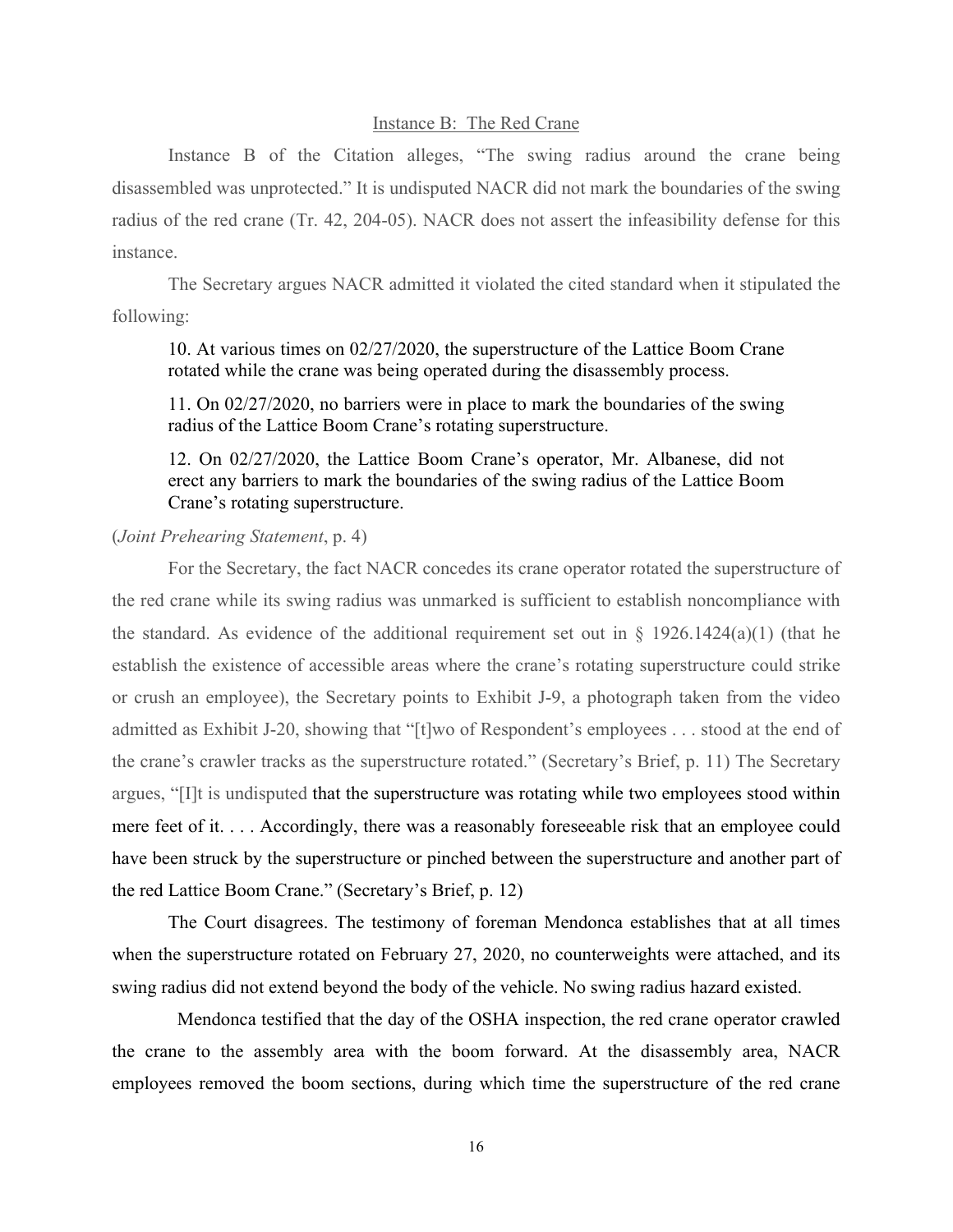remained facing forward and parallel with the crawler tracks (Tr. 222-23). NACR employees then plugged a remote control device into the red crane and used it to drop the counterweights from the superstructure. Use of the remote control device temporarily disables the crane's operating system so that, according to Mendonca, "[N]obody would go in and hit the, have an accident, you know, so everything gets controlled by that remote. So, it wouldn't swing out." (Tr. 225) Mendonca testified that the red crane never rotated in the disassembly area until the counterweights had been dropped from the superstructure (Tr. 225-27).

 The CSHO described Exhibit J-20 as showing "the crane's superstructure, *with the counterweights rotating*, and rotating towards the employees near the end of the crawler track." (Tr. 43) (emphasis added) He did not realize until he was cross-examined that the counterweights of the red crane had been removed at the time he recorded the video (Exhibit J-20; Tr. 93-95, 97). The CSHO took no measurements of the red crane (Tr. 91, 99). He stated the two NACR employees were "pretty close" to the end of the crane's crawler track, but he "couldn't put a number to it." (Tr. 43) The page of the crane manual that he testified he consulted to determine that the crane's superstructure extended past the crane's track does not provide dimensions of the crane (Exh. J-32; Tr. 99, 101, 131).

 The CSHO's testimony on cross-examination demonstrates he had no quantitative data to back up his claim that the crane's superstructure, without counterweights, posed a reasonably foreseeable risk of striking employees standing at one end of the crawler track. NACR's counsel, referring to Exhibits J-9 (the photo) and J-20 (the video), questioned the CSHO regarding the end of the superstructure marked with the number "1250" in white paint.

Q.: Do you know if the crane rotated in the direction, that was observed rotating in the video, if that 1250, or this side of the crane, we'll say the butt of the upper works, would extend past the end of the tracks where the two workers were on the right part of the photo?

CSHO: I don't know that from the top of my head.

Q.: Okay, and do you know if the crane had rotated the other way, if the butt of the crane where it says 1250 would extend beyond the back of the track from the other side where that one worker is to the left of the photo?

CSHO: I don't know that.

Q.: Okay, and would you agree that if the butt of the red crawler crane did not extend past the outer point of the tracks, that that would not be a hazard to workers who were standing where they're standing, as depicted in J-9? . . . If the 1250, which is shown on the back of the red super structure, upper works, if that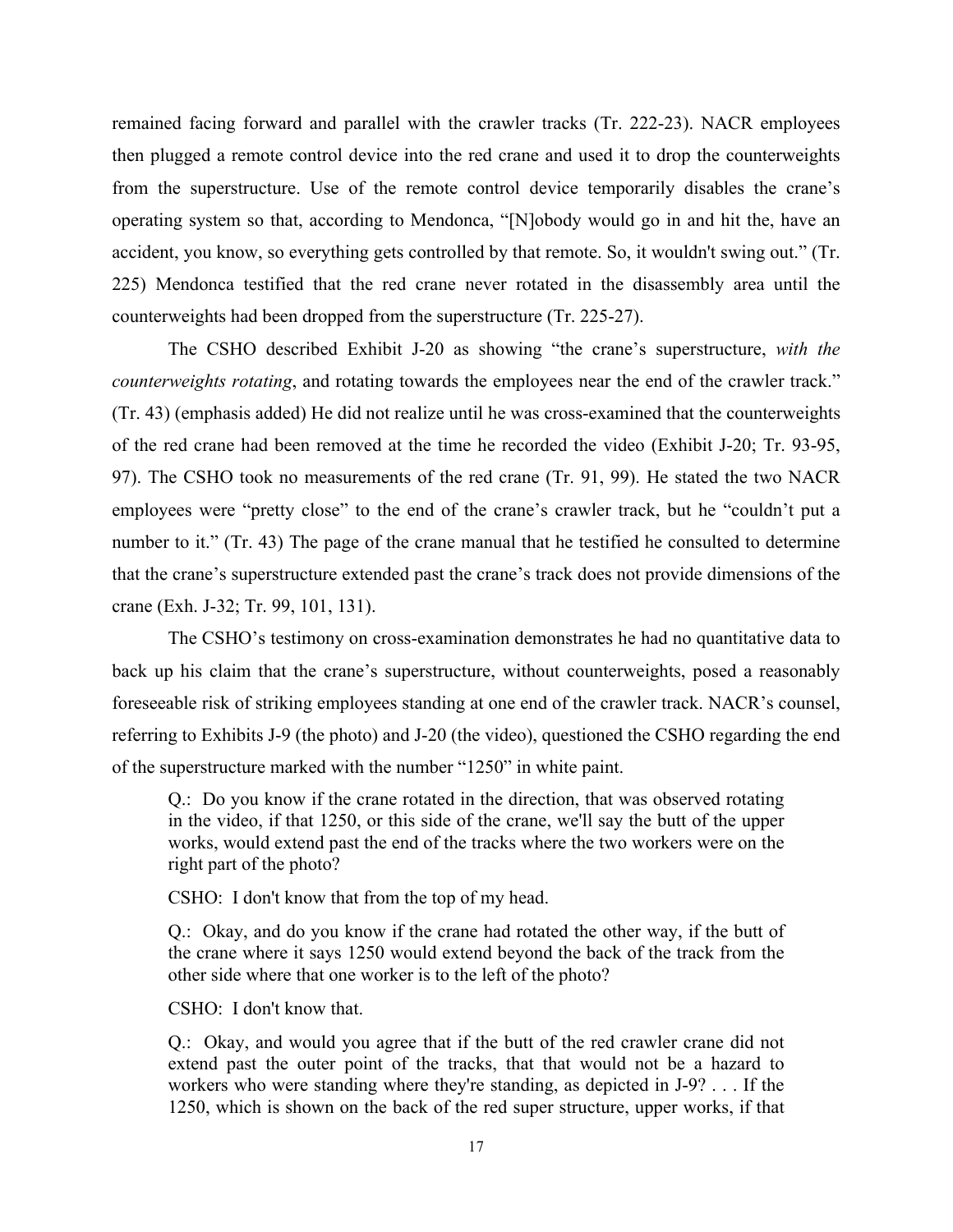was parallel to the tracks and did not extend past the tracks, would you agree there was no swing radius hazard to the workers standing in the photo on the right, Exhibit J-9?

CSHO: Well, if what you -- in your scenario, if they stayed where they were and didn't move, they wouldn't be struck by it.

### (Tr. 110-11)

 The CSHO's testimony, in which he is unclear on whether the crane's superstructure extended beyond the tracks of the vehicle, contrasts with the certainty of the testimony of Izzo, who was familiar with the red crane at issue, and Mendonca, who was onsite and oversaw the disassembly of the red crane on February 27, 2020.

Izzo testified,

[The red crane] does not extend beyond the tracks. . . . [A]t this stage of the dismantle, the house has been dismantled to such a point where there is no external swing radius of the crane.

(Tr. 284)

 Mendonca stated that "at no point, anytime, this red crane was in the disassembly area, did it ever rotate with those counterweights on back." (Tr. 225) After the counterweights were removed, Mendonca testified, the superstructure of the crane did not extend over the crane's track. "[I]t's flush with the track. . . . I mean, I was there, I could, you could see, you're standing there, the rig's standing, you could see it's clearly flush with the track." (Tr. 229)

 The Secretary has failed to adduce any probative evidence establishing that a swing radius hazard existed when the superstructure of the red crane rotated in the disassembly area on February 27, 2020. Exhibits J-20 and J-9 show the CSHO was mistaken when he claimed the counterweights were intact and created a struck-by or crushing/pinching hazard when he videoed the rotation of the crane's superstructure. The Secretary did not produce measurements showing any part of the superstructure extended beyond the body of the crane vehicle, and it is not possible to determine from the angle of the video in Exhibit J-20 whether the superstructure overhangs the vehicle body at any point.

 The Court concludes the Secretary did not prove NACR failed to comply with the requirements of § 1926.1424(a)(2)(ii) during disassembly of the red crane. He has failed to establish a violation with regard to Instance B of the Citation.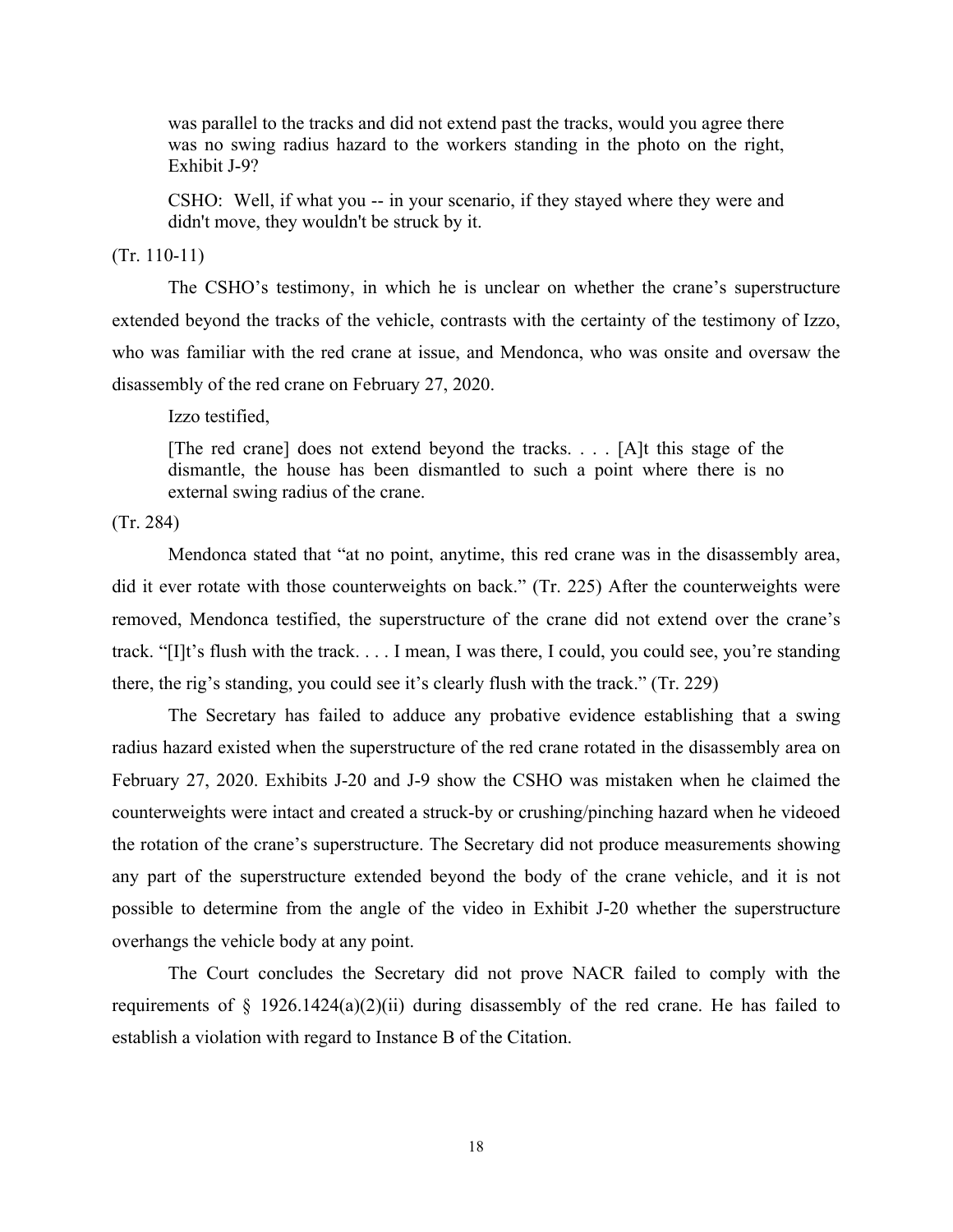#### Instance A: Left Side of the Yellow Crane

 In contrast to the lack of evidence regarding a swing radius hazard for the red crane, the Secretary has adduced unambiguous evidence the counterweights of the yellow crane extended approximately 3 feet beyond the marked boundary of the swing radius on the left side of the yellow crane. The parties stipulate the following:

15. At various times on 02/27/2020, the superstructure of the Assist Crane, including the counterweights, rotated while the crane was being operated.

16. On 02/27/2020, the outriggers of the Assist Crane were fully extended.

17. At the time when the CSHO conducted his initial walkaround on the Job Site on 02/27/2020, a rope with a sign reading "DANGER—SWING AREA— RESTRICTED" was hung between one set of the Assist Crane's outriggers.

#### (*Joint Prehearing Statement*, p. 4)

 Page 7 of the yellow crane's manual (Exhibit J-31) shows a diagram with the dimensions of the crane. The swing radius of the superstructure with the counterweights is 13 feet, 5.5 inches, from the center of the vehicle. The fully extended outriggers are 10 feet from the center of the vehicle. Therefore, when both outriggers are fully extended on either side of the crane, the counterweights will extend 3 feet, 5.5 inches, beyond the outriggers (Exh. J-31, Bates p. 75; Tr. 61-3). The distance from the ground to the bottom of the counterweight was 5 feet, 7 inches (Exhs. J-11, J-12, J-13; Tr. 64-65).

 Exhibit J-6 is a photograph showing the counterweights extending almost their full length beyond the outriggers and suspended chain. It is undisputed that the chain and attached sign on the left side did not mark the boundaries of the swing radius of the counterweights. The issue is whether the counterweights posed a reasonably foreseeable risk of striking or crushing/pinching employees on the left side of the yellow crane.

 Izzo testified that he and the Lift Planning Group planned the disassembly of the red crane so that all lifting and landing of the red crane's boom sections would take place on the left side of the yellow crane. The counterweights would, therefore, be on the right side of the yellow crane as its boom hoisted the red crane's boom sections.

 Looking at Exhibit J-16, a photograph showing the right side of the yellow crane, Izzo stated, "We planned that [area] as a roadway between the crane and that berm you see on the right side of the frame, to be a roadway for our tractor trailers to get closer access to the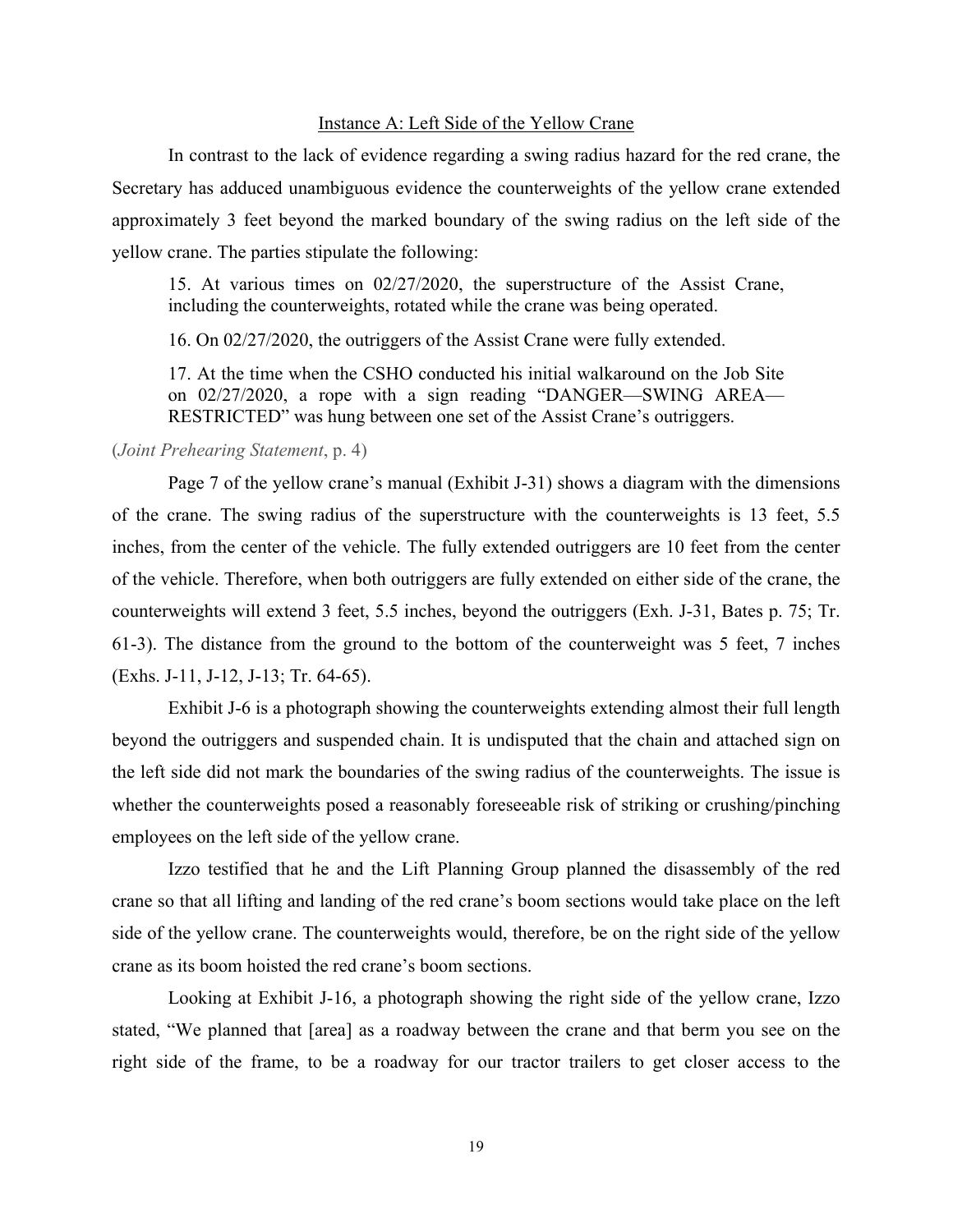superstructure, both the upper and lower works of the red crane. So that was the primary route for cranes to access the large red crane." (Tr. 296),

 William Murphy, the operator of the yellow crane, confirmed that the right side of the yellow crane was used as a roadway. "[A]ll the work was to the left side." (Tr. 340) When Murphy was shown a photograph of the area to the right of the yellow crane (Exhibit J-16), he stated, "That was the right side of the crane where we weren't doing -- that was a roadway for the trucks to get in and out. . . . I never picked up or hoisted anything from that side." (Tr. 340-41)

 Mendonca and Murphy both testified confidently that the CSHO was able to photograph the counterweights of the yellow crane located on the crane's left side only because he instructed Murphy to rotate the superstructure to that location (Tr. 256, 347-48). The CSHO denied doing so, but his recollection of the inspection was less certain than that of the NACR employees.

Q.: And what, if anything, did you ask the crane operator to do so you could get those photos?

CSHO: I may have asked to make sure that the crane operator was not operating the crane, that he got out of the cab, I don't recall that a hundred percent clearly, but it's possible that I did that, because didn't want to expose myself to a hazard, obviously, so I wanted to make sure that that thing wasn't going to be operating while I'm trying to take a measurement.

## $(Tr. 60-61)$

 Mendonca and Murphy are matter-of-fact in their recounting of the CSHO's instruction to rotate the yellow crane, and they each phrase their testimony as an account of an event that actually happened. Mendonca stated the location of the counterweights on the left side of the yellow crane as shown in Exhibit J-6 "was just for a picture," (Tr. 256) and Murphy testified, "I believe, when the inspector came he wanted me to swing over. . . . Swing over to the opposite side of the work area." (Tr. 347)

 In contrast, the CSHO framed his responses to questions about Exhibit J-6 in terms of what he would have done, or what he expected would have happened, while also stating he did not recall how the counterweights came to be on the left side of the yellow crane.

Q.: [D]id you ever speak with anyone before you took this photo marked J-6 from North American Crane?

CSHO: Yeah, I previously testified, I don't have a specific recollection, but I would, I believe I would have told them, hey, look it, I'm going to take some measurements, either I want you out of the crane or that crane can't operate while I'm taking these measurements. So, I would expect that there was a conversation about that.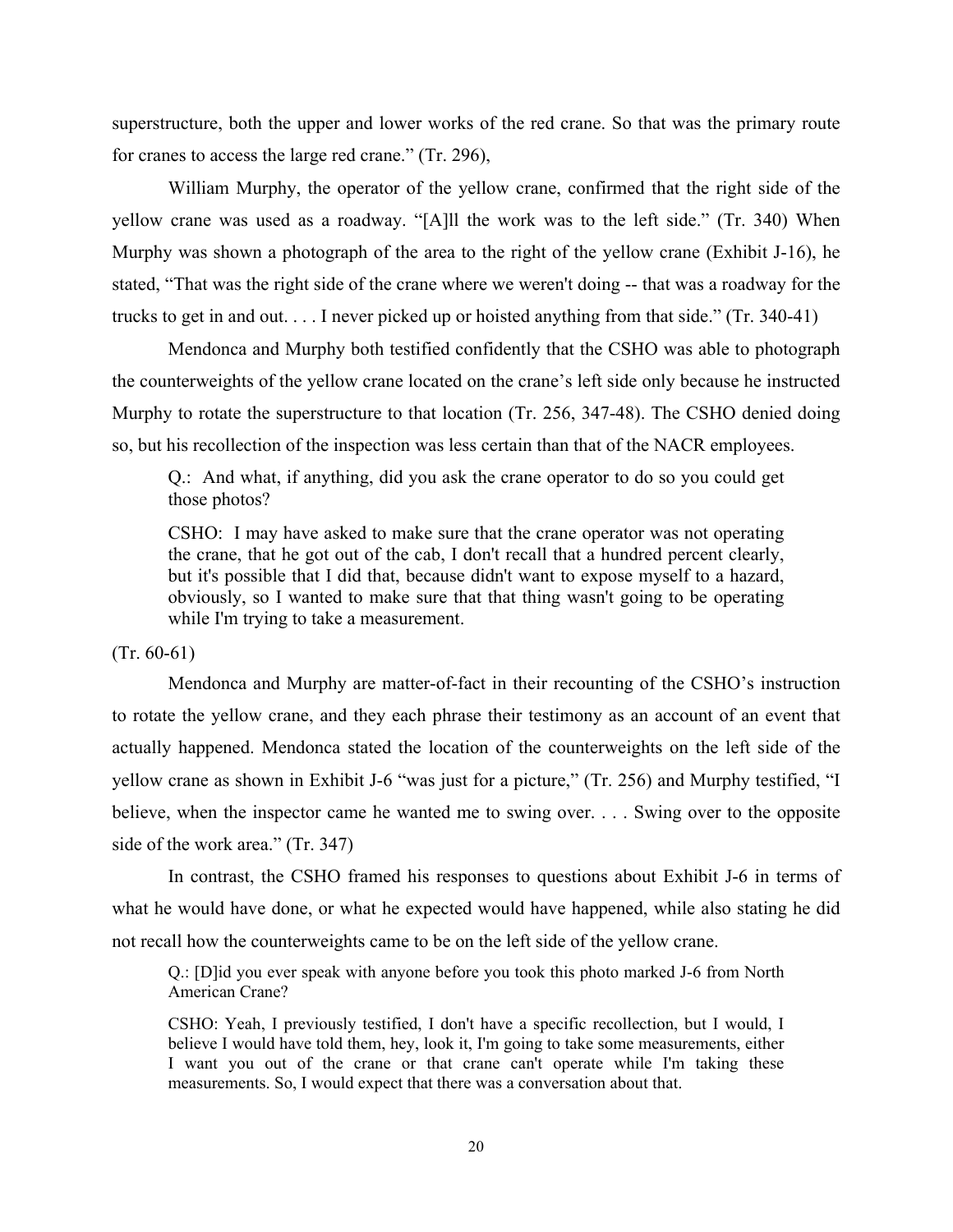Q.: Okay; and that's just based on how things usually work, but as you're sitting here today, you don't remember any specific conversations that were had; right?

CSHO: I don't recall.

Q.: So, you wouldn't recall, for example, if you had asked the operator to swing the counterweights to the left side of the crane?

CSHO: I would not instruct somebody to rotate the super structure in order for me to take a photograph or a measurement.

(Tr. 119-20)

 Based on the respective demeanors of the witnesses, the Court finds Mendonca and Murphy to be more credible on this point than the CSHO. Mendonca and Murphy have specific memories that there was no reason for the boom of the yellow crane to be on the right side (causing the counterweights to be on the left side) and that the CSHO instructed Murphy to rotate the superstructure to position the counterweights on the left side. The CSHO, on the other hand, was vague in his recollection of the inspection and spoke in terms of what he would have done or what might have happened, and not what he actually recalled. The Court finds the CSHO directed Murphy to rotate the superstructure of the yellow crane to position the counterweights over the outriggers on the left side.

 Furthermore, the photographic and video exhibits, as well as the CSHO's testimony, bear out NACR's central argument that there was no reason for the counterweights to be positioned on the left side of the yellow crane. It is undisputed that the boom sections of the red crane were positioned to the left of the yellow crane, from where they were hoisted and landed on a flatbed truck, also parked on the left side of the yellow crane (Exhs. J-20, J-24, J-25, J-28, J-30). The CSHO acknowledged the logic of NACR's contention that the counterweights would not have been located on the left side of the yellow crane as NACR employees performed their assigned task.

Q.: [W]ould you agree if there were no hoisting operations to the right side of the outriggers, that means the boom would never be in the direction of the right side of the outriggers for purposes of any hoisting operations; would you agree with that?

CSHO: I would agree that if they weren't hoisting from the right side of the crane, you wouldn't expect that the counterweights would be on the other side of the crane.

Q.: So, if there was no hoisting in this area, you wouldn't expect the counterweights to be on the other side, because the counterweights are always on the other side; right?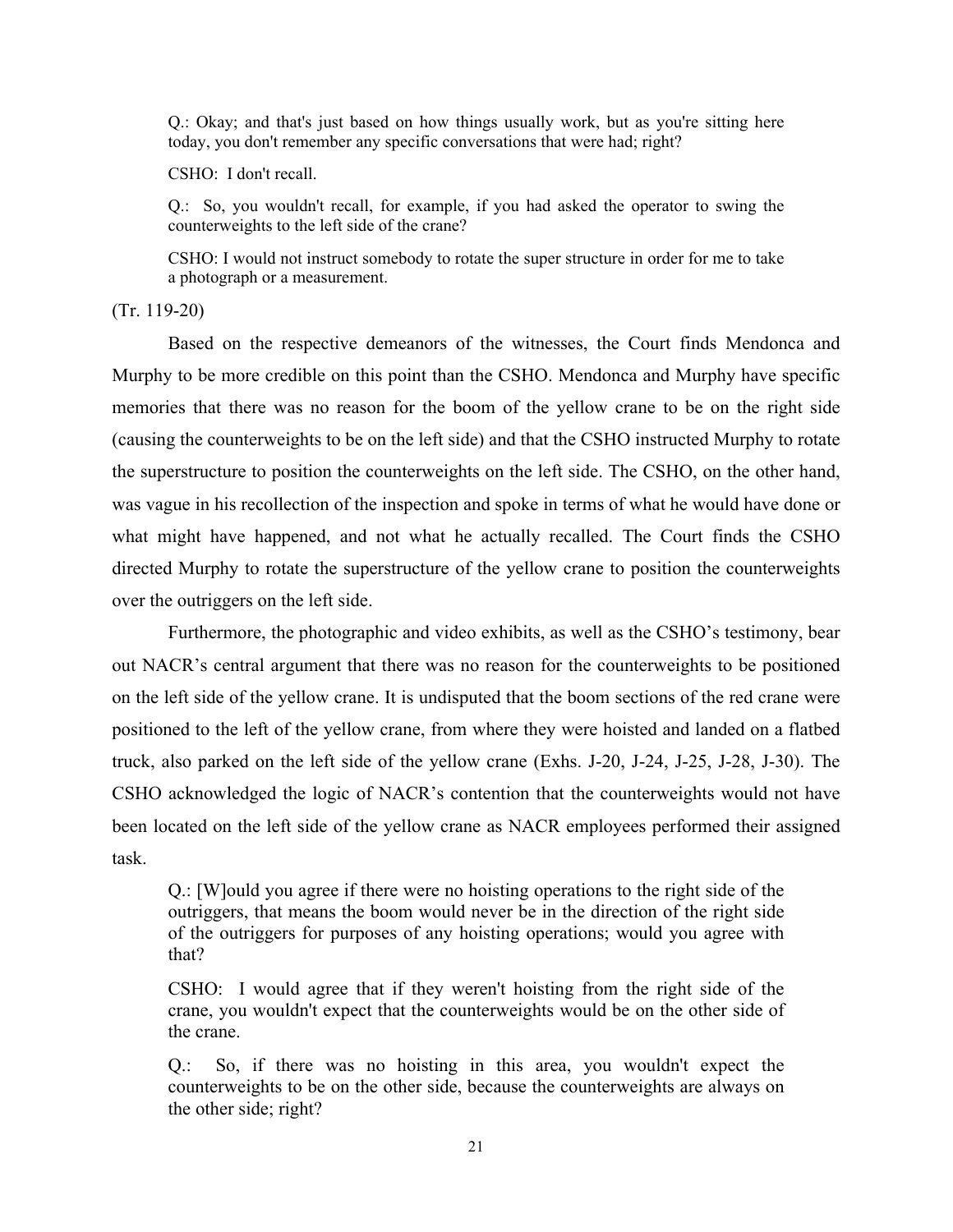CSHO: That's correct.

Q.: So, just to drive the point home, if you have the crane, it's operating the boom over the left side, a crane like this Grove mobile crane, the boom's operating over the left side, the counterweights would be over the right side behind it; right?

CSHO: Yeah, that's correct.

Q.: And if the crane was never operating on one side, it means the counterweights would never be on the other side, right?

CSHO: Well, I think -- I think there wouldn't be a readily apparently reason why that would be true.

(Tr. 117-18)

 The CSHO posited one situation that he thought might explain the counterweights being on the left side of the yellow crane.

CSHO: I could envision a scenario, though, where they might want to move, they might want to rotate the crane in order to get the counterweights on the other side. So, for example, if that area was relatively small, that flat compacted area, they might want to move the counterweight out of the way so that a vehicle could pass more easily.

Q Right; do you know if that ever happens, did you ever see that happened on February 27, 2020?

CSHO: I don't recall for sure.

(Tr. 118)

 The Court does not find the CSHO's testimony persuasive on this point. He stated he does not recall if he observed an occurrence of this situation, and there is no evidence in the record that such an event happened. Furthermore, if NACR were required to move the counterweights so vehicles could pass unimpeded on the right side of the yellow crane, there would be no need to swing the crane 180° so that the counterweights were positioned directly above the front outrigger on the left side. The crane operator could rotate the superstructure a quarter turn so that the counterweights were positioned to either the front or the back of the crane vehicle, where the swing radius does not extend past the body of the vehicle.

 The Secretary has established the chain NACR suspended between the outriggers on the left side of the yellow crane was inadequate to mark the boundary of the swing radius on that side. He has failed, however, to meet the requirement set out in  $\S$  1926.1424(a)(1) to show the rotating superstructure of the yellow crane posed a reasonably foreseeable risk of striking or pinching/crushing an employee in an accessible area on the left side. NACR planned the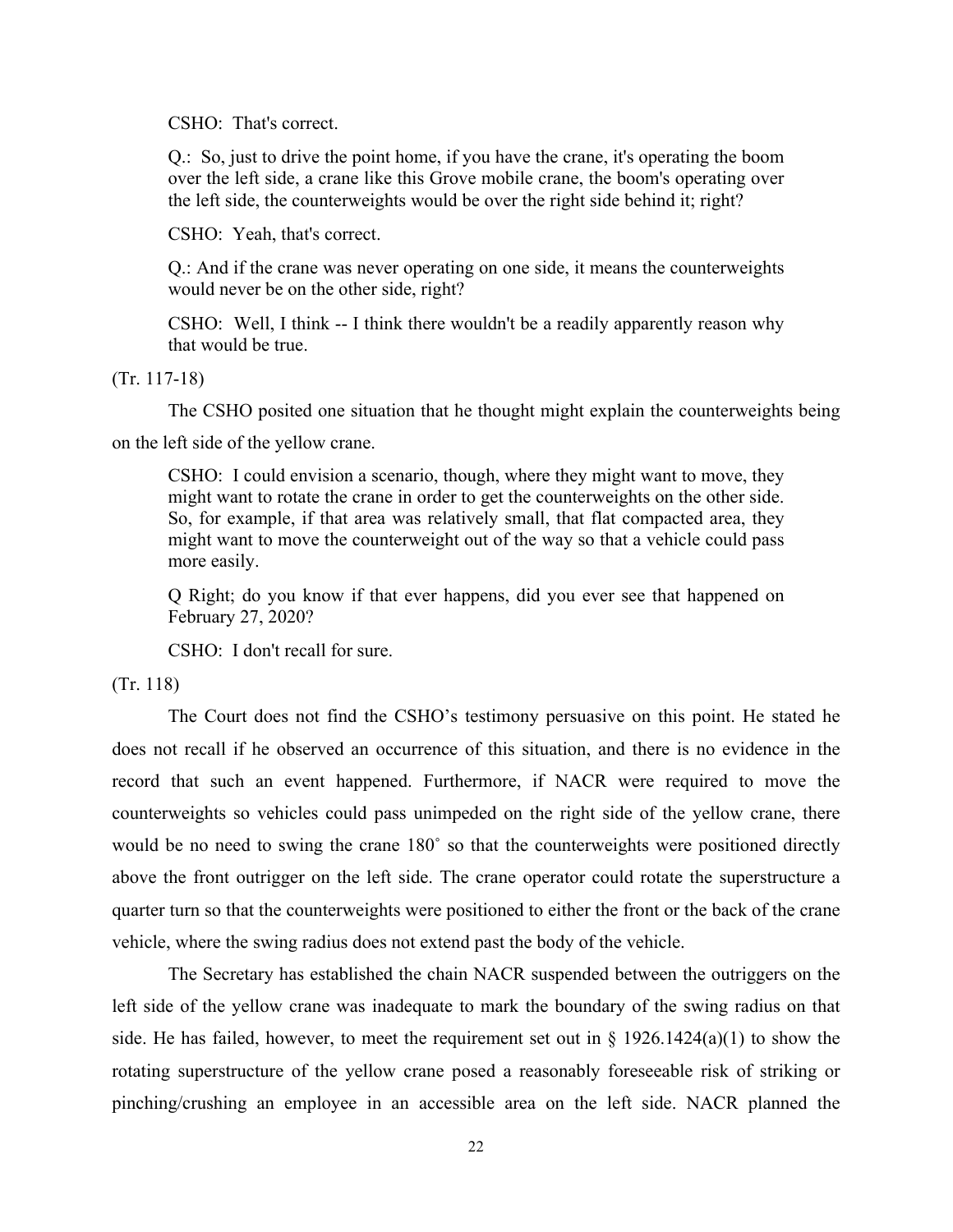disassembly of the red crane so that all of the hoisting, swinging, and landing would be performed on the left side of the yellow crane. All witnesses who testified about this issue, including the CSHO, agreed NACR's work assignment that day required the counterweights to remain on the right side of the crane, where they posed no struck-by or pinching/crushing hazards to employees on the left side of the crane.

 NACR planned the disassembly of the red crane so that the left side of the yellow crane would not be a zone of danger. Based on the work plan, it was not reasonably foreseeable (or predictable) that an OSHA CSHO would instruct the operator of the yellow crane to swing the counterweights to the left side of the crane so he could document that the counterweights extended past the boundary marker on that side.

In determining employee access to the hazard, "the 'inquiry is not simply into whether exposure is theoretically possible,' but whether it is reasonably predictable 'either by operational necessity or otherwise (including inadvertence), that employees have been, are, or will be in the zone of danger."' *Id.* at 1818-19. "The zone of danger is 'that area surrounding the violative condition that presents the danger to employees which the standard is intended to prevent."' *KS Energy Servs., Inc.*, 22 BNA OSHC 1261, 1265 (No. 06-1416, 2008) (citing *RGM Constr. Co.*, 17 BNA OSHC 1229, 1234 (No. 91-2107, 1995)).

*Gate Precast Co.*, No. 15-1347, 2020 WL 2141954, at \*2 (OSHRC April 28, 2020).

 Here, the only time the left side of the yellow crane became a zone of danger was when Murphy rotated the counterweights to that side after the CSHO instructed him to do so. Murphy testified he exited the crane after he had repositioned the counterweights. There is no evidence NACR employees were in the zone of danger during this time. They had no operational necessity for approaching the zone of danger since work was halted while the CSHO photographed the counterweights on the left side of the crane. The superstructure of the yellow crane could not rotate because Murphy had exited the cab of the crane. The video and photographs cited by the Secretary as showing employee exposure to the zone of danger (Exhs. J-23, J-24, J-25) were taken when the counterweights were on the right side of the yellow crane, as established by the boom of the yellow crane visible on the left side.

 The Court determines the Secretary did not prove NACR violated § 1926.1424(a)(2) with regard to the left side of the yellow crane. The counterweights of the crane, which represented the swing radius hazard, remained on the right side while NACR employees worked on the left side.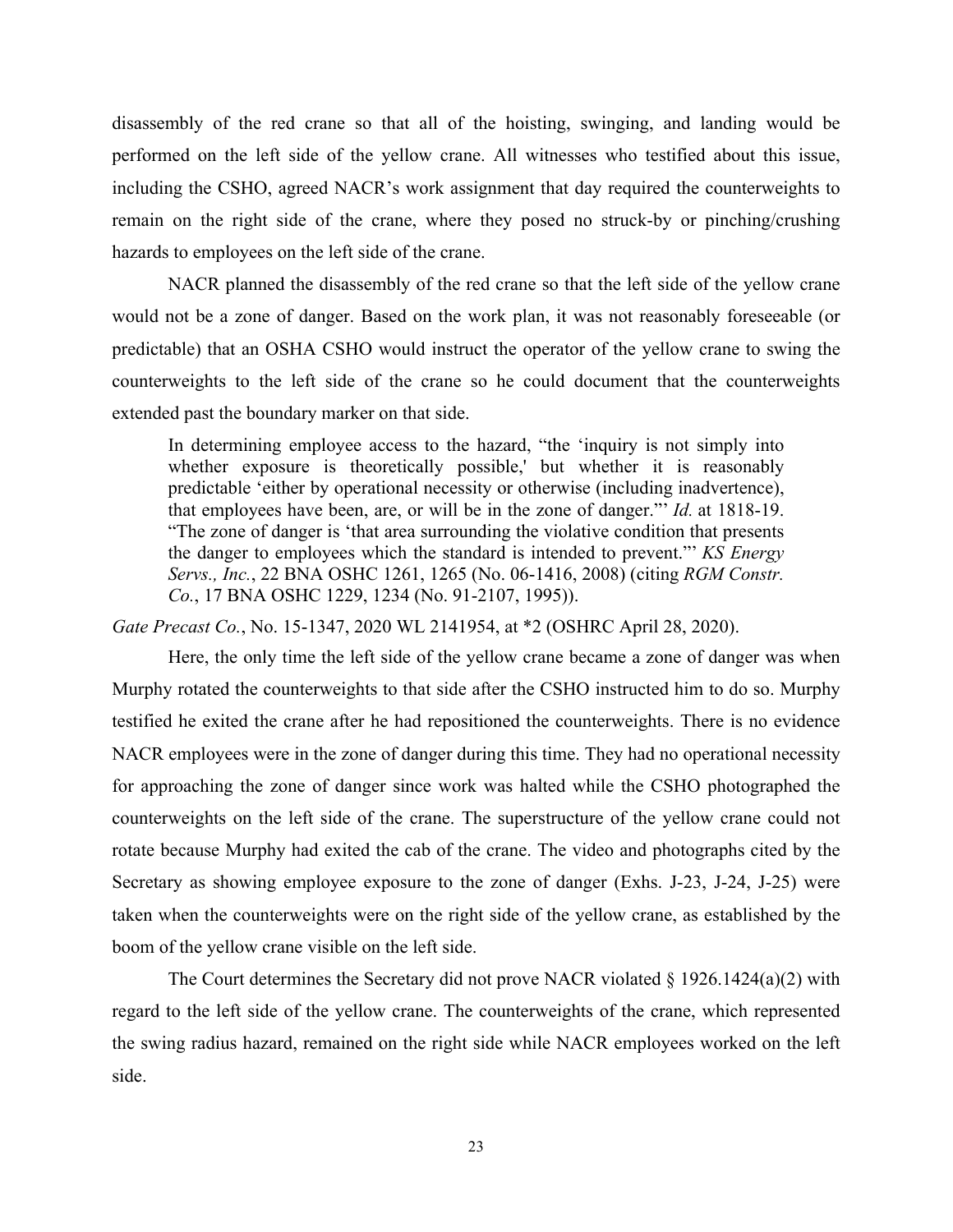## Instance A: Right Side of the Yellow Crane

 On February 27, 2020, NACR crane operator Murphy rotated the yellow crane's counterweights on the right side of the crane to perform most of the hoisting and landing of the red crane's boom sections on the left side. It is undisputed that when the counterweights rotated on the right side of the yellow crane, they extended beyond the rope that NACR suspended between the outriggers on that side.

 NACR asserts the affirmative defenses of greater hazard and infeasibility. In its brief, however, it appears NACR intends those defenses to relate only to the red crane and the left side of the yellow crane, but not to the right side of the yellow crane. For example, NACR argues,

Extending the caution tape outwards from the outriggers, farther away from the Assist crane superstructure, thereby creating a wider perimeter around the center of the Assist crane, would have placed the caution tape . . . in close proximity if not directly in the path of the multiple sections of lattice boom from the red Barnhart crane and the tractor-trailers. Since multiple sections of the lattice boom were moved into position, one-by-one, the caution tape (or any other barrier used) extending outwards from the outriggers would need to have been taken down and then put right back up again (for every single section of Barnhart crane boom).

Any process of repeatedly taking down and putting back up the caution tape in the area of the yellow Assist crane would have caused employees to position themselves in the swing radius hazard area many more times than they otherwise could have and/or would have been. This would have increased any potential hazard, not decreased the hazard. Notably, there was a sign hanging from a chain hanging between the outriggers of the assist crane warning workers about the swing radius hazard. This sign, along with the workers' training, including situational awareness in performing such disassembly operations, provided sufficient protection from swing radius hazards and was a safer measure than extending any caution tape from the yellow Assist crane's outriggers.

(NACR's Brief, p. 23-24)

In any event, NACR failed to meet the requirements of either defense.<sup>4</sup>

*Seibel Mod. Mfg. & Welding Corp.,* No. 88-821, 1991 WL 166592, at \*8 (OSHRC Aug. 9, 1991).

<sup>&</sup>lt;sup>4</sup>To establish a defense of greater hazard, an employer must prove that:

<sup>(1)</sup> the hazards created by complying with the standard are greater than those of noncompliance, (2) other methods of protecting employees from the hazards are not available, and (3) a variance is not available or application for a variance is inappropriate. *See Spancrete Northeast, Inc.,* 15 BNA OSHC 1020, 1022–23, 1991 CCH OSHD ¶ 29,313, pp. 39,356–39,357 (No. 86–521, 1991). These three elements are now well-established in court precedent. *Id.* at n. 3 (listing cases). An employer's proof of the unavailability or inappropriateness of a variance is particularly important. *E.g., PBR, Inc. v. Secretary of Labor,* 643 F.2d 890, 895 (1st Cir.1981).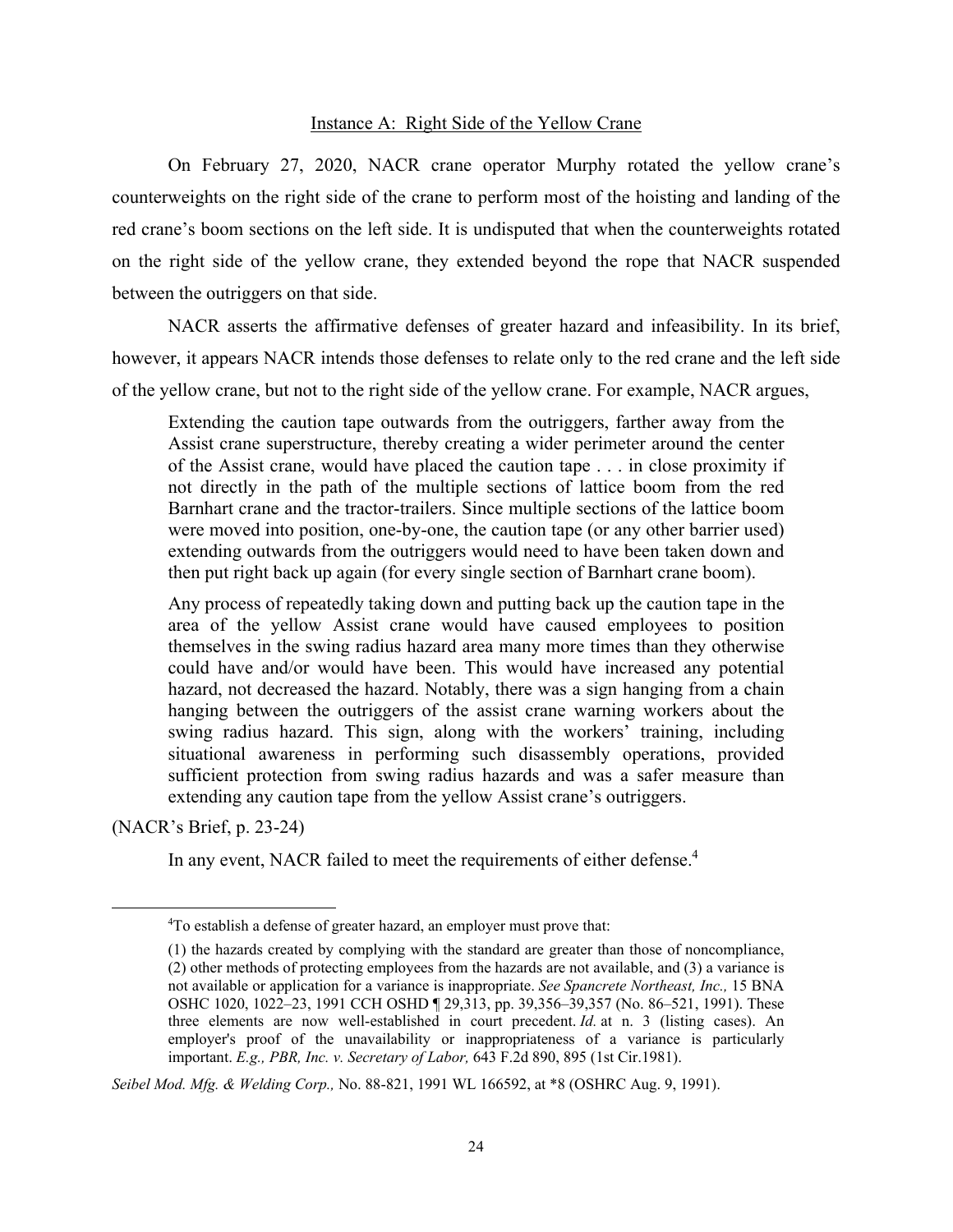The Court finds that with regard to the right side of the yellow crane, the Secretary has established NACR failed to comply with the terms of the cited standard by failing to mark the boundaries of the swing radius of the counterweights.

#### *(3) Employee Access to the Hazard*

Section 1926.1424(a)(1) provides that the cited standard,  $\S$  1916.1424(a)(2)(ii), applies only "where there are accessible areas in which the equipment's rotating superstructure . . . poses a reasonably foreseeable risk of striking or pinching/crushing employees. This requirement touches on all elements of the Secretary's burden of proof: applicability, compliance, employee access, and employer knowledge. The Court will address it here because, at this point in the decision, the right side of the yellow crane is the only area still at issue as potentially presenting a swing radius hazard.

 The Secretary must establish the swing radius of the crane's rotating superstructure (in this case, the attached counterweights) created a zone of danger to which employees had access. The zone of danger "is normally that area surrounding the violative condition that presents the danger to employees which the standard is intended to prevent." *RGM Constr. Co.,* No. 91-2107, 1995 WL 242609, at \*5 (OSHRC Apr. 24, 1995). Employee access to the danger is established by showing that "during the course of their assigned working duties, their personal comfort activities on the job, or their normal ingress-egress to and from their assigned workplaces,

*Altor, Inc.,* 2011 WL 33135, at \*13.

Here, NACR's defense fails because it did not file a variance or adduce any evidence that application for a variance is inappropriate ("Respondent did not request a variance from the requirements of 29 C.F.R. § 1926.1424(a)(2)(ii) before beginning work at the Job Site on 02/27/2020." (*Joint Prehearing Statement,* p. 3, ¶ 4)). NACR makes no mention in its brief of the "particularly important" third element of unavailability or inappropriateness of a variance.

As noted, proof of infeasibility requires the employer to establish that:

<sup>(1) [</sup>T]he means of compliance prescribed by the applicable standard would have been infeasible, in that (a) its implementation would have been technologically or economically infeasible or (b) necessary work operations would have been technologically or economically infeasible after its implementation, and (2) there would have been no feasible alternative means of protection.

In addition,  $\S$  1926.1424(a)(2)(ii) requires an employer asserting the infeasibility defense to clearly mark the hazard areas "by a combination of warning signs (such as "Danger—Swing/Crush Zone") and high visibility markings on the equipment that identify the hazard areas."

NACR did not post a warning sign on the right side of the yellow crane and there is no evidence it placed high visibility markings on the equipment that identified the swing radius of the counterweights. Its infeasibility defense also fails.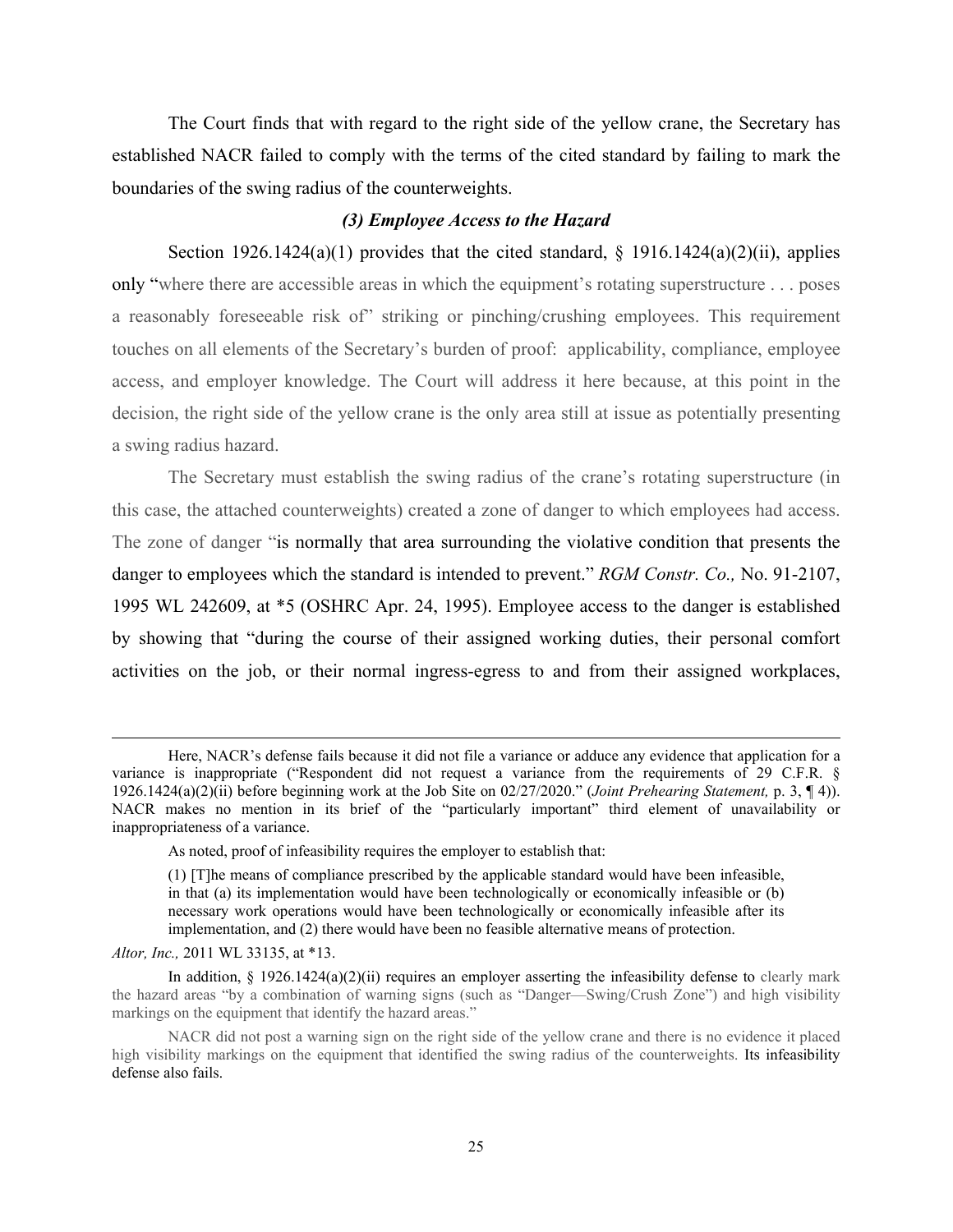employees have been in a zone of danger or that it is reasonably predictable that they will be in a zone of danger." *Id.*

 The Secretary has adduced no evidence that it was reasonably predictable or reasonably foreseeable that NACR's employees would be in the zone of danger due to assigned work duties, personal comfort activities, or normal ingress-egress to and from their assigned workplaces. Most of the instances the Secretary cites for employees allegedly being in the zone of danger of the yellow crane relate to the left side of the crane. The Court determined in the previous section that it was not reasonably foreseeable that the CSHO would instruct the crane operator to position the counterweights on the left side of the crane.

 Regarding the right side of the yellow crane, the Secretary asserts the CSHO "observed employees standing in the zone of danger on the opposite side of the crane, where the counterweights were located while the yellow Assist Crane hoisted the lattice boom pieces onto trailers." (Secretary's Brief, p. 15) The Secretary cites the following transcript pages and exhibits in support of that statement:

Q.: Could you just describe for us, this area of the job site that's depicted in Exhibit J-16?

CSHO: [I]t's the far side of the crane and it's looking at the two outriggers extending from the chassis, so again, it's the opposite side from the building.

Q.: And did you see any employees in this area while you were on the job site?

CSHO: Yes.

# (Tr. 67)

 Exhibit J-16 is a photograph of the right side of the crane. No employees or other people appear in the photograph.

Q.: And did you observe any employees standing or walking on the counterweight side of the yellow assist crane?

CSHO: Yes.

. . .

Q.: What is the closest distance that you observed a North American Crane employee get to the yellow assist crane while you were on the site?

CSHO: Pretty close.

(Tr. 69)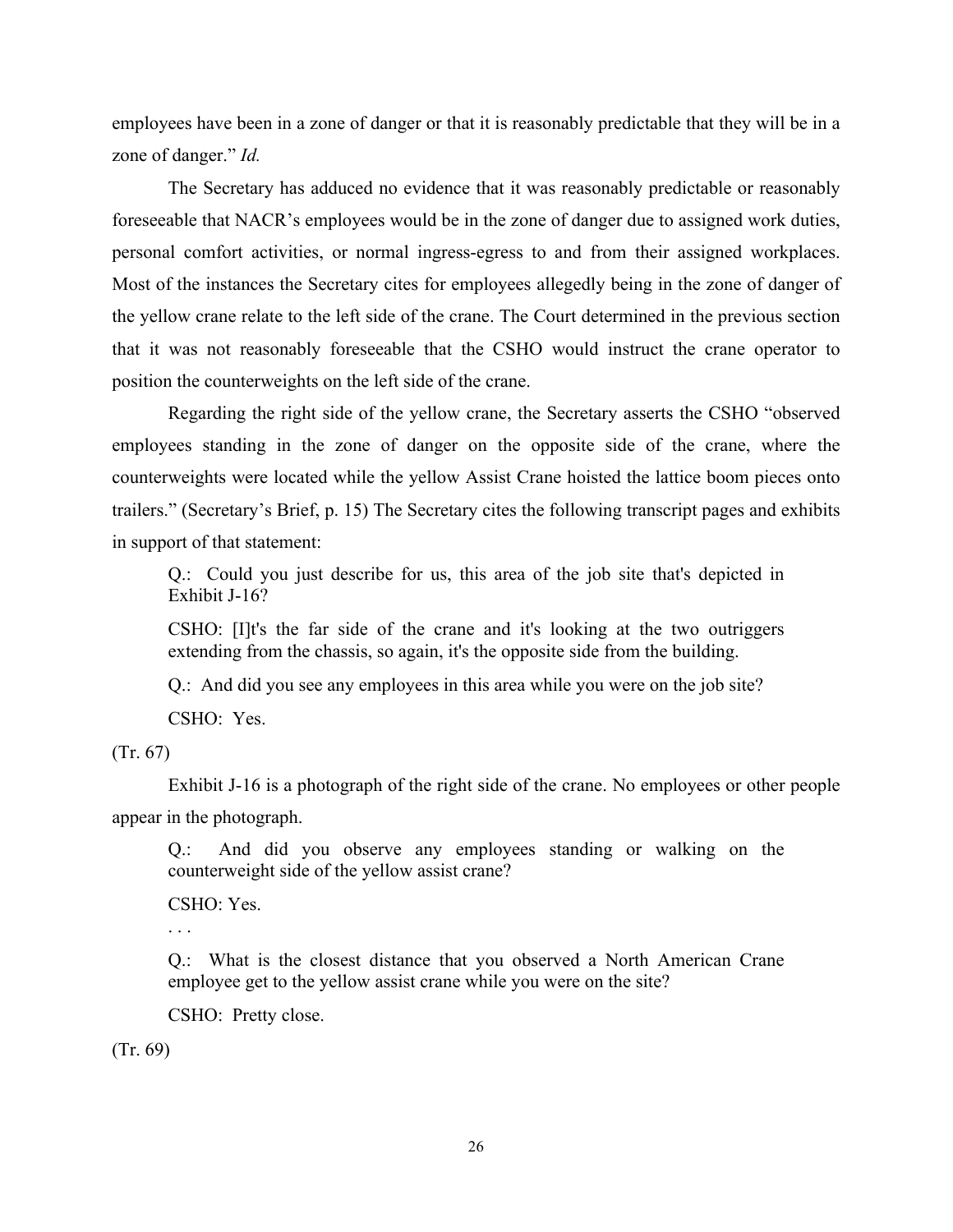Exhibit J-28 is the photograph that the Secretary refers to in his brief as evidence employees were in the zone of danger on the left side of the yellow crane. The CSHO took the photograph far enough from the yellow crane to encompass a large area of the construction site, including part of the wall to the left, the flatbed truck on which Murphy was landing the red boom sections, both the red and yellow cranes, and another flatbed truck parked behind the yellow crane. Somewhere between the back of the yellow crane and the front of the flatbed truck are two employees. The flatbed truck obstructs the view of most of the employees' bodies. Only the white hard hat of the employee on the right is visible. It is possible to see the left shoulder area and the hard hat of the employee on the left.<sup>5</sup>

 It is impossible to determine whether the two employees were in the zone of danger of the crane's counterweights from Exhibit J-28. The photograph is blurry, the employees are mostly obscured from view, and the angle from which the photograph was taken is not conducive to estimating distances. The Court finds that Exhibit J-28 and the vague testimony of the CSHO that he observed employees on the right side of the crane and they were "pretty close" to the crane lack probative value. The CSHO neither measured the distance from the swing radius of the yellow crane to the location where the employees were standing nor offered an estimate of the distance.

 NACR has already established its employees had no assigned work duties on the right side of the yellow crane—the disassembly was designed so that all assigned work was performed on the left side of the crane. There was no testimony or evidence indicating NACR's employees used the right side of the crane to travel for personal comfort activities or to walk to and from their assigned workplaces. It is undisputed the right side of the yellow crane was used as a narrow single traffic lane, and it was bounded on its right by a berm and fence. Looking at Exhibit J-16, Izzo described the area.

[I]mmediately to the right of the outriggers you see that active roadway we've been talking about where the trucks just constantly [go] back and forth, back and forth. And then, further to the right, you see the dirt berm, you know, that slope, which is not accessible or usable in any way.

(Tr. 301-02)

 $5$  The hard hat of a third employee is visible at the right edge of the photograph, several feet behind the other two employees. The Court examined the Exhibit J-28 with the aid of magnification.